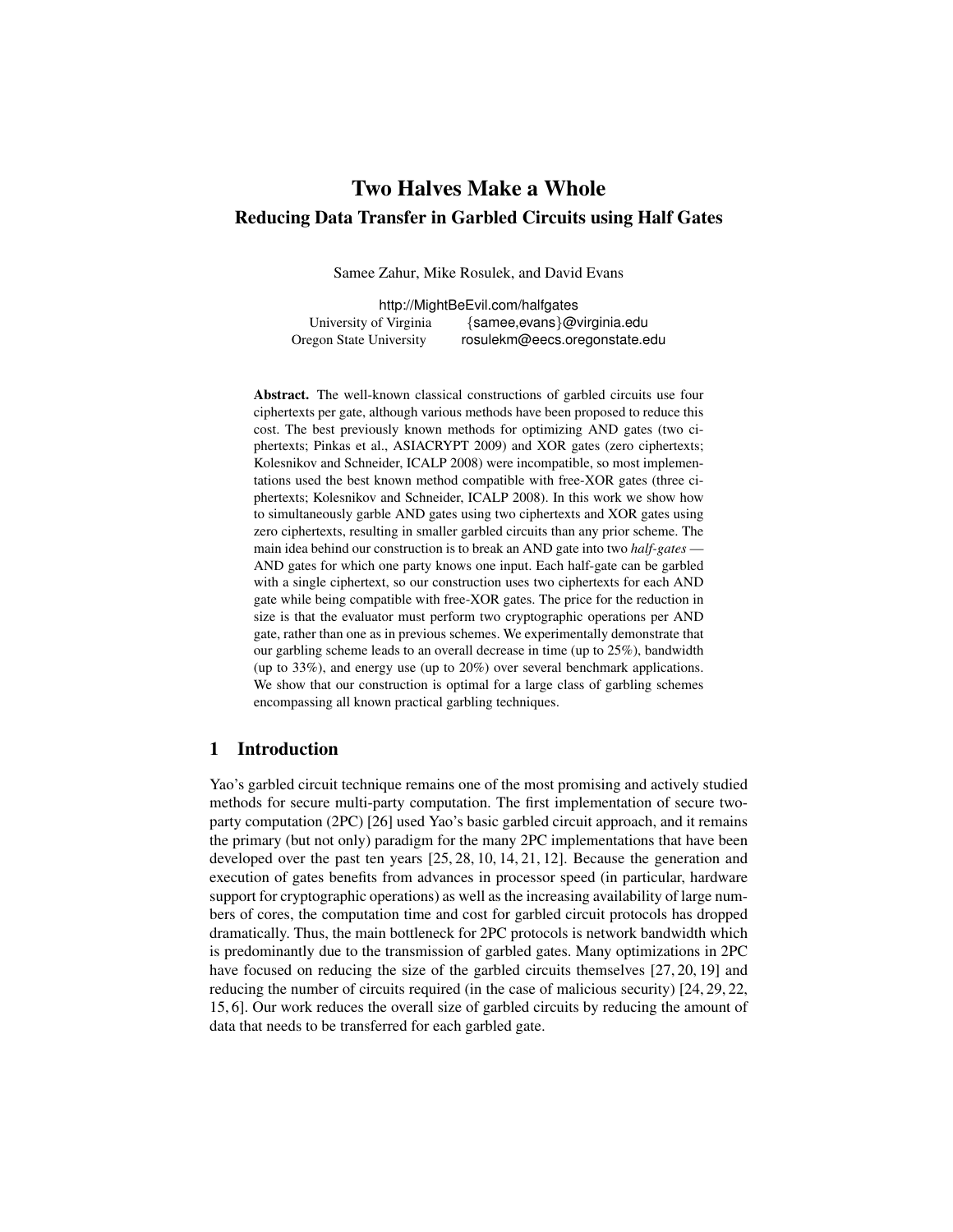#### 1.1 Background

We assume some familiarity with garbled circuit constructions (for a comprehensive treatment of Yao's classical construction see Lindell and Pinkas [23]). In a garbled gate, each wire of the (Boolean) circuit is associated with two random strings/keys called *wire labels* which encode TRUE and FALSE. In the "classical" construction of garbled circuits, the sender provides a garbled truth table for each gate, where each combination of input wire labels is used to encrypt the appropriate output wire label. Hence, there are four "ciphertexts" per gate — one for each input combination to the gate — and the evaluator who only knows one label for each input wire can only open one of them. In general, we will measure the size of a garbled gate in units of such "ciphertexts."

We now give a brief history of work reducing the data needed to transmit a garbled gate, summarized in Table 1. In the point-and-permute optimization, introduced by Beaver, Micali and Rogaway [3], a *select bit* is appended to each wire label, so that the two labels on each wire have opposite select bits. The association between select bits and logical truth values is random and secret, but the garbled truth table can be arranged by these public select bits. While the result is still four ciphertexts per gate, the ciphertexts no longer need to be from a CPA-secure encryption scheme (and this indeed leads to a reduction in concrete size). Rather, they can be of the form  $H(A||B) \oplus$ C, where A, B, and C are wire labels, and H is a hash function or key-derivation function. Further, instead of trying all four ciphertexts, the evaluator can simply select the appropriate one based on the select bits of visible wire labels.

Naor, Pinkas and Sumner introduced garbled row-reduction as a way to reduce the number of ciphertexts per gate [27]. Instead of choosing random wire labels for each wire, one of the wire labels is chosen as  $H(A||B)$ , where A and B are labels of the input wires. Thus, one of the four ciphertexts in each gate (say, the first one) will always be the all-zeroes string and does not need to be sent. We call this method *GRR3* since only three ciphertexts need to be transmitted for each gate. Going even further, Pinkas et al. [28] describe a way, which we denote *GRR2*, to further reduce each gate to 2 ciphertexts, applying a polynomial interpolation at each gate.

|                               | size per gate  |     |               | calls to $H$ per gate |               |           |  |  |
|-------------------------------|----------------|-----|---------------|-----------------------|---------------|-----------|--|--|
|                               |                |     |               | generator             |               | evaluator |  |  |
| technique                     | XOR            | AND | <b>XOR</b>    | AND                   | XOR           | AND       |  |  |
| classical [31]                |                |     | 4             |                       |               |           |  |  |
| point-permute [3]             | 4              | 4   | 4             | 4                     |               |           |  |  |
| row reduction (GRR3) [27]     | 3              | 3   | 4             | 4                     |               |           |  |  |
| row reduction (GRR2) [28]     | $\mathfrak{D}$ | 2   | 4             | 4                     |               |           |  |  |
| free $XOR + GRR3$ [20]        |                | 3   | 0             | 4                     |               |           |  |  |
| fleXOR $[19]$                 | $\{0, 1, 2\}$  | 2   | $\{0, 2, 4\}$ | 4                     | $\{0, 1, 2\}$ |           |  |  |
| <b>half gates</b> [this work] |                |     |               |                       |               |           |  |  |

Table 1. Optimizations of garbled circuits. Size is number of "ciphertexts" (multiples of k bits).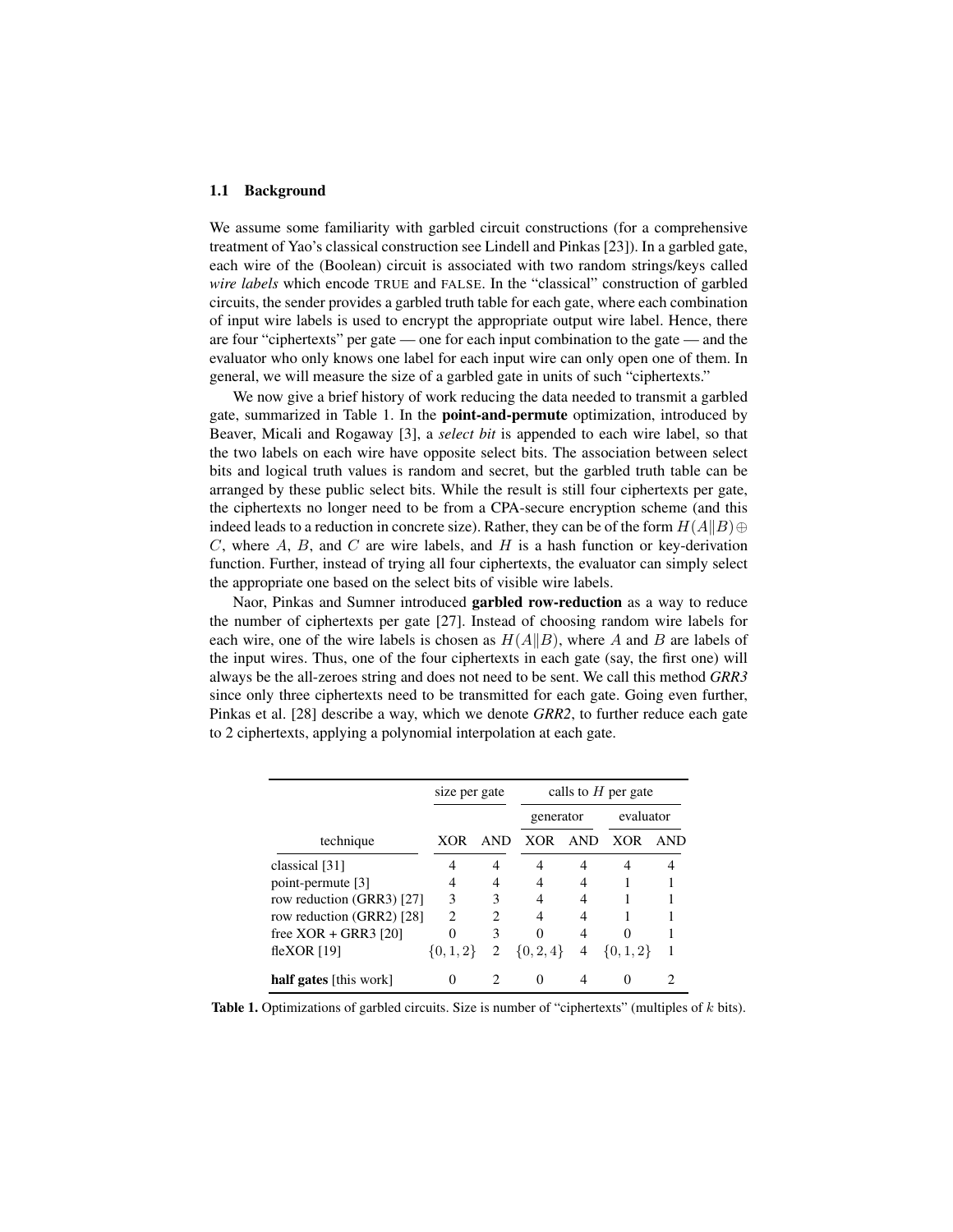Kolesnikov and Schneider [20] introduced the free-XOR technique. The idea is to choose all wire labels of the form  $(A, A \oplus R)$ , where R is secret and common to all wires. An evaluator who has one of  $(A, A \oplus R)$  and one of  $(B, B \oplus R)$ , can perform the XOR operation simply by XORing the two wire labels. The result will be either C or  $C \oplus R$  (where  $C = A \oplus B$ ), which correctly represents the result. Hence, no ciphertexts are required at all for an XOR gate. This technique is compatible with GRR3 for AND gates, but not GRR2. The reason is that the GRR2 technique chooses both output wire labels of a gate as fixed pseudorandom functions of the input wire labels. Hence, it is not possible to guarantee that the output wire labels are of the form  $(C, C \oplus R)$  for some pre-specified R.

Kolesnikov, Mohassel, and Rosulek [19] proposed a generalization of free-XOR caled *fleXOR*. In fleXOR, an XOR gate can be garbled using 0, 1, or 2 ciphertexts, depending on structural and combinatorial properties of the circuit. However, fleXOR can be made compatible with GRR2 applied to the AND gates. For circuits with many AND gates, this method results in smaller circuits than with free-XOR (while the construction can actually collapse to free-XOR in other cases).

#### 1.2 Our Contributions

*Half-gates.* We present a method for garbling AND gates that requires only two ciphertexts. However, unlike the GRR2 method, our method is compatible with free-XOR. That is, our method can guarantee that the output wires of an AND gate are indeed of the form  $(C, C \oplus R)$ , when the input wires are also of this form.

The main insight is to employ what we call **half-gates**: AND gates for which one party knows one of the inputs. We show how to garble *generator half-gates* and *evaluator half-gates* using one ciphertext each, in a way that is compatible with free-XOR. We then show how an AND gate can be written as a combination of XORs and two halfgates of opposite orientations. Hence, the resulting AND gate uses only two ciphertexts in combination with free-XOR. We prove the security of our scheme in Section 4.

For *all* circuits, our half-gate technique leads to smaller garbled circuits than *all* previous methods (i.e., our row of Table 1 dominates all other rows). For many circuits (i.e., those for which free-XOR previously gave the smallest garbled circuits), our work gives a 33% reduction in garbled circuit size (and thus a similar reduction in cost for most protocols that rely on garbled circuits). This leads to reductions in overall latency (up to 25% in our benchmarks), as well as energy (which is the primary concern for data centers as well as mobile devices) since the extra computation required to compute the hash function twice is more than offset by the energy savings of reduced bandwidth. We provide experimental results in Section 5.

*Privacy-free garbling.* Frederiksen, Nielsen, and Orlandi [8] showed that garbling schemes that satisfy only the *authenticity* security property (i.e., not the *privacy* property) can be significantly smaller than their fully-secure counterparts. These privacyfree schemes are useful in settings where the evaluator knows the entire (cleartext) input to the garbled circuit, as in the highly efficient zero-knowledge proof protocol of Jawurek, Kerschbaum and Orlandi [18].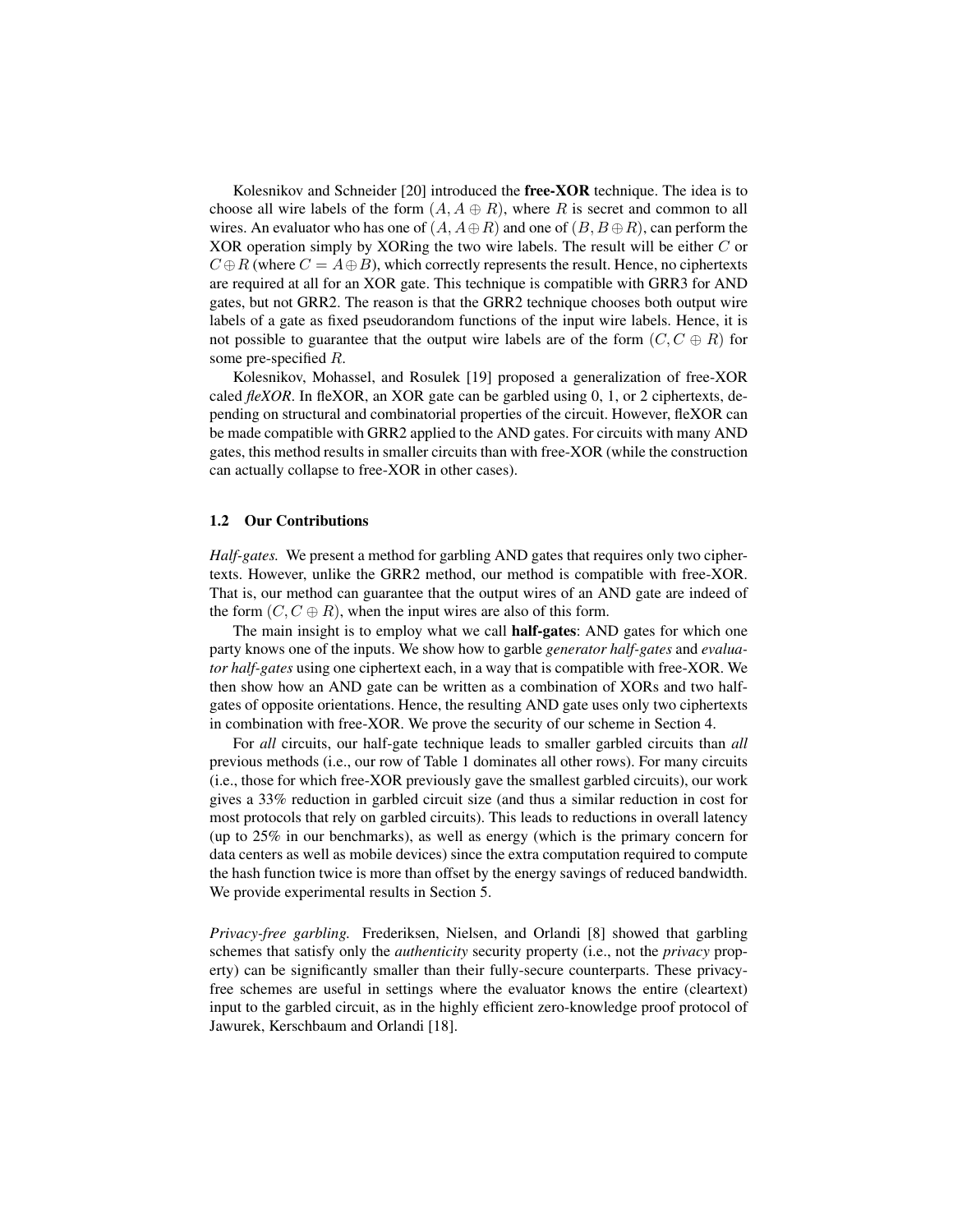|                               | size per gate |   | calls to $H$ per gate |        |                   |          |  |
|-------------------------------|---------------|---|-----------------------|--------|-------------------|----------|--|
|                               |               |   |                       | sender |                   | receiver |  |
| technique                     | <b>XOR</b>    |   | AND XOR AND XOR AND   |        |                   |          |  |
| row reduction (GRR1)          |               |   | $\theta$              | 3      | $\theta$          |          |  |
| free $XOR + GRR2$             |               | 2 | $\mathbf{0}$          | 3      | $\theta$          |          |  |
| fleXOR                        | $\{0, 1, 2\}$ |   | 0                     | 3      | 0                 |          |  |
| <b>half gates</b> [this work] |               |   | $\mathbf{0}$          |        | $\mathbf{\Omega}$ |          |  |

Table 2. Optimizations of privacy-free garbled circuits. Size is number of ciphertexts (multiples of k bits). The three prior schemes are from Frederiksen, Nielsen, and Orlandi [8].

Table 2 summarizes the three privacy-free garbling schemes introduced by Frederiksen, Nielsen, and Orlandi [8], which are adaptations of fully-secure schemes. Their GRR1 construction garbles all gates at a cost of one ciphertext each. Their free-XOR adaptation garbles AND gates at a cost of two ciphertexts each (with XOR gates free). Their fleXOR adaptation garbles AND gates using one ciphertext each, with XOR gates costing 0, 1, or 2 ciphertexts each.

In Section 6, we show that our approach with half-gates also gives a similar improvement in this setting. We can simply garble all AND gates using our evaluator half-gate. In this setting, the evaluator knows both inputs to all gates, but we only need to take advantage of its knowledge of one of the inputs to reduce the size of garbled AND gates to one ciphertext. Overall, we achieve a privacy-free garbled circuit containing one ciphertext per AND gate, and no ciphertexts for XOR gates. As for standard grabled circuits, our half-gates approach is strictly better than all previous constructions. For example, we reduce the size of a privacy-free garbled circuit for AES by 50%.

*Optimality.* For prior garbling schemes that we described above, it was always possible to reduce the size of garbled AND gates by one ciphertext by sacrificing compatibility with free-XOR. Given that we can now garble AND gates with two ciphertexts in a way that is compatible with free-XOR, one might wonder whether it is possible to garble an AND gate with just one ciphertext, in a way that is incompatible with free-XOR.

In Section 7, we show that in a reasonable model that captures all existing techniques, it is not possible to garble an AND gate (with privacy) using just one ciphertext, even if compatibility with free-XOR is sacrificed. Hence, our construction gives optimally-sized garbled circuits, among garbling schemes whose gate-by-gate operations fall within our model.

To show optimality, we introduce a new methodology for stating and proving such quantitative lower bounds on the size of garbled gates. We observe that all existing techniques for practical garbling (including our own) are *linear* in a certain sense. We formalize these techniques in a linear class of garbling schemes, and show that these schemes require two ciphertexts for a single AND gate. These lower bounds suggest that any practical improvement over our scheme will require a dramatically different approach to garbled circuits in general.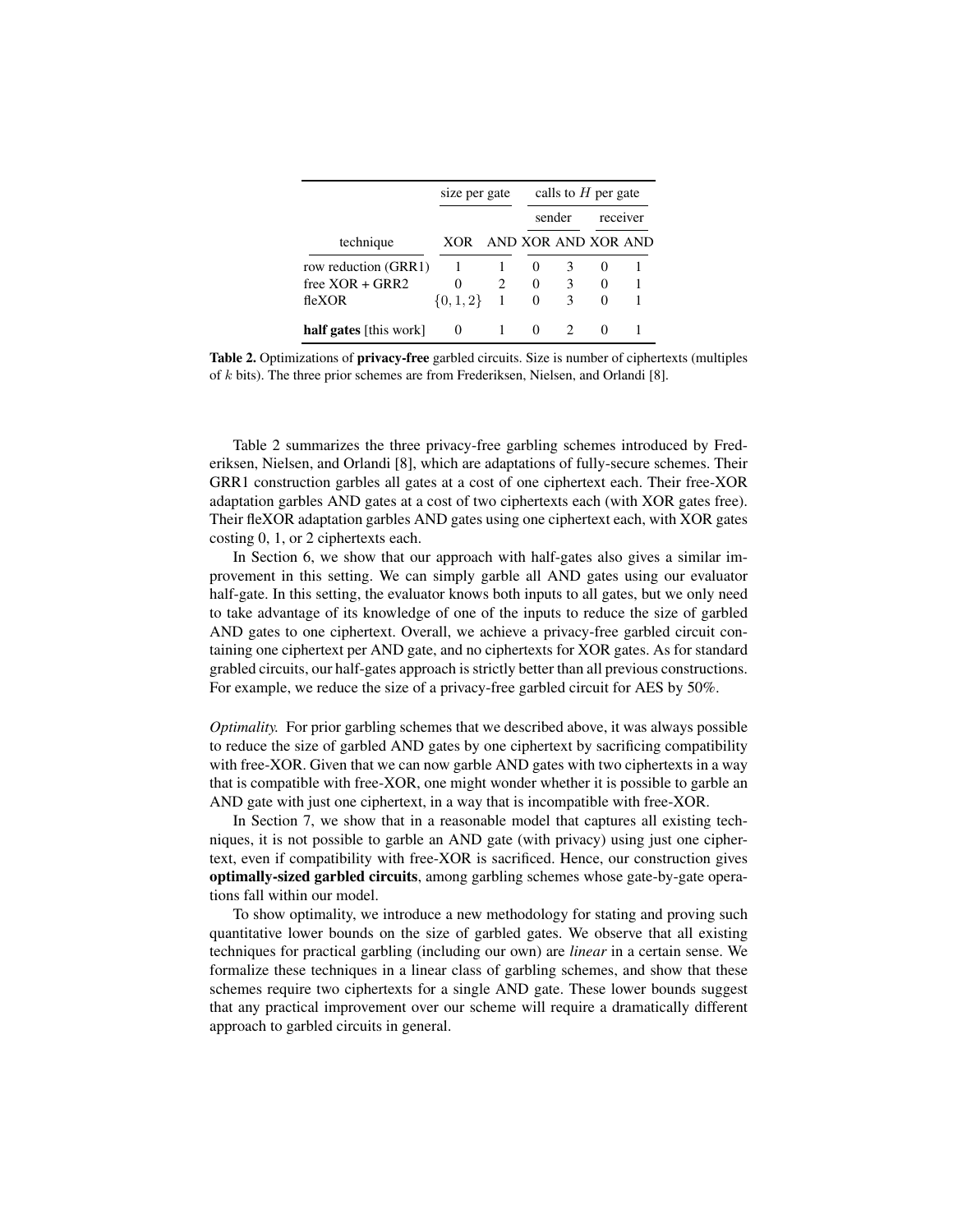## 2 Preliminaries

We use the *garbling schemes* abstraction introduced by Bellare, Hoang, and Rogaway [5]. Roughly speaking, a garbling scheme consist of the following algorithms:<sup>1</sup>

- Gb: On input  $1^k$  and a boolean circuit f, outputs  $(F, e, d)$ , where F is a garbled circuit, e is encoding information, and d is decoding information.
- En: On input  $(e, x)$ , where e is as above and x is an input suitable for f, outputs a garbled input  $X$ .

Ev: On input  $(F, X)$  as above, outputs a garbled output Y.

De: On input  $(d, Y)$  as above, outputs a plain output y.

The correctness property is that, if  $(F, e, d) \leftarrow$  Gb $(1^k, f)$  then for all x:

 $\mathsf{De}(d,\mathsf{Ev}(F,\mathsf{En}(e,x))) = f(x)$ 

Additionally, several security properties are described:

- **Privacy** (prv.sim<sub>S</sub>): Intuitively, the collection  $(F, X, d)$  should not reveal any more information about x than  $f(x)$ . More concretely, there must exist a simulator S that takes input  $(1^k, f, f(x))$  and whose output is indistinguishable from  $(F, X, d)$ generated the usual way.
- **Obliviousness** (obv.sim<sub>S</sub>): Intuitively,  $(F, X)$  should reveal no information about x. More concretely, there must exist a simulator S that takes input  $(1^k, f)$  and whose output is indistinguishable from  $(F, X)$  generated the usual way.
- Authenticity (aut): Given input  $(F, X)$  alone, no adversary should be able to produce  $Y \neq \text{Ev}(F, X)$  such that  $\text{De}(d, Y) \neq \bot$ , except with negligible probability.

A garbling scheme may satisfy any combination of these security properties. See Bellare, Hoang, and Rogaway [5] for the complete treatment of garbling schemes and further relations among the security properties.

### 3 Half-Gates Garbling Scheme

First, we give a high-level and self-contained overview of our construction of *half-gates*, which form the basis of our improved garbling schemes. Then, we present the details more formally.

#### 3.1 Approach

Recall that a half-gate is a garbled AND gate for which one of the parties knows one of the inputs (in the clear). Let's say we want to compute the gate  $c = a \wedge b$ . We are in the free-XOR setting, so let  $(A, A \oplus R)$  and  $(B, B \oplus R)$  denote the input wire labels to this gate, and  $(C, C \oplus R)$  denote the output wire labels, with A, B, and C each encoding FALSE.  $R$  is the free-XOR offset common to all wires. Finally,  $H$  will denote a hash (or key derivation) function.

We describe how to construct half-gates for two cases: when the garbled-circuit generator knows one of the inputs, and when the evaluator knows one of the inputs.

 $1$  The formalization of [5] allows for garbling of any form of computation. Here we specialize the notation for garbling *circuits*, as this is all that is required in our work.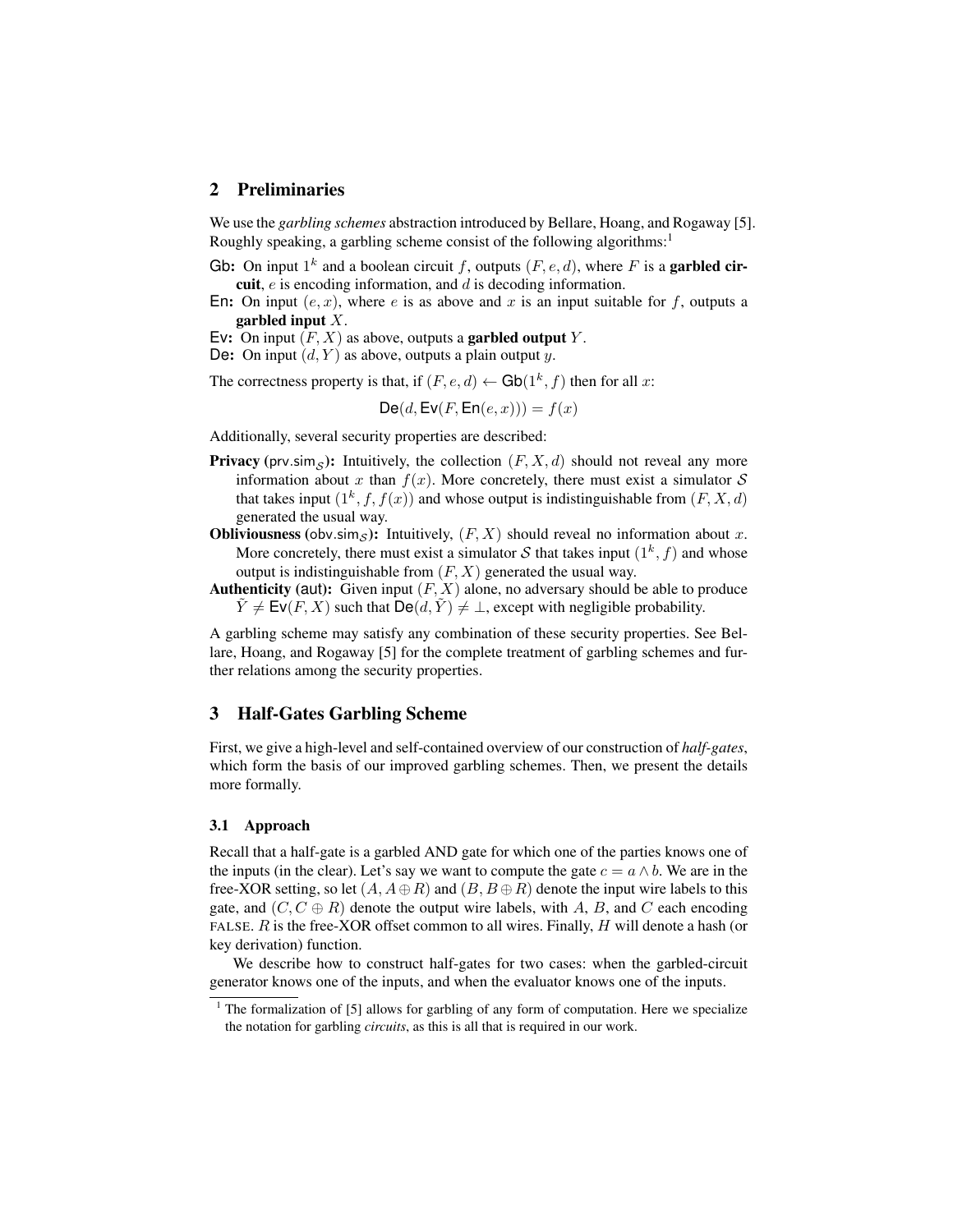*Generator half-gate.* We consider the case of an AND gate  $c = a \wedge b$ , where a and b are intermediate wires in the circuit and the generator somehow knows in advance what the value a will be. Conceptually, when  $a = 0$ , the generator will garble a unary gate that always outputs false; when  $a = 1$ , the generator will garble a unary identity gate. This idea was also used implicitly by Kolesnikov and Schneider [20, Fig. 2], in the context of programming components of a universal circuit.

Hence, the generator produces the two ciphertexts:

$$
H(B) \oplus C
$$
  

$$
H(B \oplus R) \oplus C \oplus aR
$$

These are then suitably permuted according to the select bits of  $B$ . The evaluator takes a hash of its wire label for B and decrypts the appropriate ciphertext. If  $a = 0$ , it obtains output wire label C in both values of b. If  $a = 1$ , the evaluator obtains either C or  $C \oplus R$ , depending on the bit b. Intuitively, the evaluator will never know both B and  $B \oplus R$ , hence the other ciphertext appears completely random.

Next, we eliminate one of the ciphertexts by applying a standard idea of garbled row-reduction [27]. Instead of choosing  $C$  uniformly, we choose  $C$  so that the first of the two ciphertexts is the all-zeroes ciphertext (we choose C as  $H(B)$ ,  $H(B \oplus R)$ , or  $H(B \oplus R) \oplus R$ , depending on the select bits and the value a). As such, the first ciphertext does not actually need to be sent; in the case where the evaluator would have decrypted the first ciphertext, it infers it to be the all-zeroes string. Overall, this garbled half-gate consists of one ciphertext  $(k \text{ bits})$ . The generator calls  $H$  twice; the evaluator calls H once.

*Evaluator half-gate.* We now consider the case of an AND gate  $c = a \wedge b$ , where a and b are intermediate wires in the circuit and the evaluator will somehow already know the value of  $a$  at the time of evaluation.

We exploit the fact that the evaluator can behave differently based on the truth value of a. Intuitively, when  $a = 0$  the evaluator should always obtain output wire label C; when  $a = 1$ , it is enough for the evaluator to obtain  $\Delta = C \oplus B$ . It can then XOR  $\Delta$ with the other wire label (either B or  $B \oplus R$ ) to obtain either C or  $C \oplus R$  appropriately.

Hence, the generator provides the two ciphertexts:

$$
H(A) \oplus C
$$
  

$$
H(A \oplus R) \oplus C \oplus B
$$

The ciphertexts do not have to be permuted here. They can be arranged according to the truth value of a as shown here, since the evaluator already knows a. If  $a = 0$ , the evaluator uses wire label A to decrypt the first ciphertext. If  $a = 1$ , the evaluator uses wire label  $A \oplus R$  to decrypt the second ciphertext and XORs the result with the wire label for b.

Again, we can remove the first ciphertext using garbled row-reduction. We choose  $C = H(A)$  so that the first ciphertext becomes all-zeroes and is not sent. Overall, the cost of this garbled half-gate is the same as above: it consists of one ciphertext  $(k \text{ bits})$ . The generator calls  $H$  twice; the evaluator calls  $H$  once.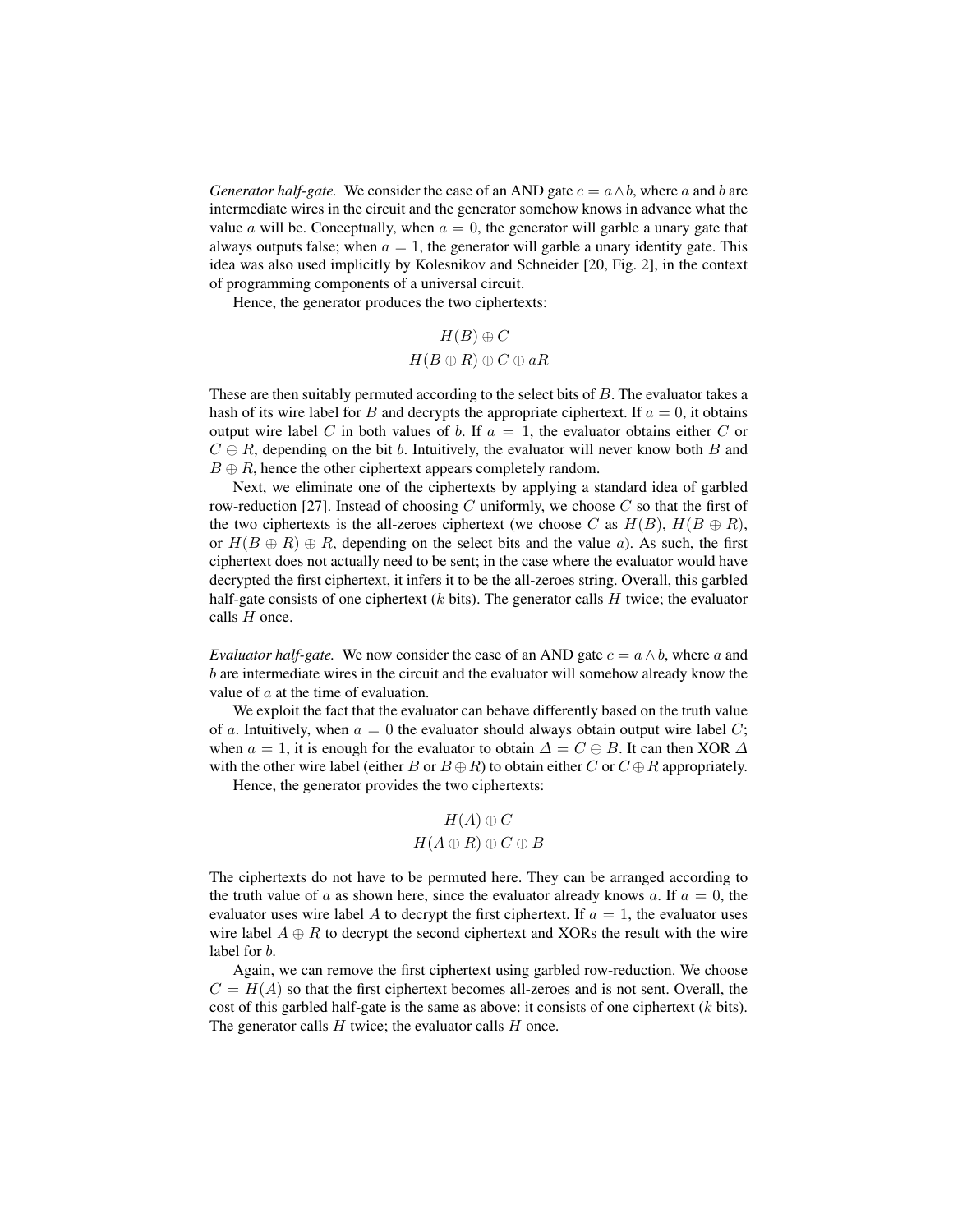*Two halves make a whole.* Now consider the case where we want to garble an AND gate  $c = a \wedge b$  where both inputs are secret. Consider:

$$
c = a \land b
$$
  
=  $a \land (r \oplus r \oplus b)$   
=  $(a \land r) \oplus (a \land (r \oplus b))$ 

Suppose the generator chooses a uniformly random bit  $r$ . In that case, the first AND gate  $(a \wedge r)$  can be garbled with a generator-half-gate. If we further arrange for the evaluator to learn the value  $r \oplus b$ , then the second AND gate  $(a \wedge (r \oplus b))$  can be garbled with an evaluator-half-gate. Leaking this extra bit  $r \oplus b$  to the evaluator is safe, as it carries no information about the sensitive value b. The remaining XOR is free, and the total cost is two ciphertexts.

We can actually convey  $r \oplus b$  to the evaluator without any overhead. The generator will choose  $r$  to be the select bit of the false wire label on wire  $b$ . For security, select bits of wires are chosen (pseudo)randomly already. Then when a particular value b is on that wire, the evaluator will hold a wire label whose select bit is  $b \oplus r$ .

Thus, we garble a (full) AND gate with two ciphertexts, taking the XOR of two half-gates. The generator calls  $H$  four times; the evaluator calls  $H$  twice.

#### 3.2 Details of Our Scheme

We now give a formal description of our garbling scheme, following the basic approach outlined above.

*Notation and concepts.* For a boolean circuit f, we associate each wire in the circuit with a numeric index. We let  $\textsf{inputs}(f)$ , Outputs $(f)$ , and XorGates $(f)$  denote the set of wire indices of the input wires, output wires, xor gate output wires, respectively, in  $f$ . We abuse notation slightly and extend these functions as  $\textsf{Inputs}(F)$ , Outputs( $\overline{F}$ ) and XorGates( $\hat{F}$ ), where  $\hat{F}$  is a garbled version of f. We use  $v_i$  to denote the single-bit plaintext value of the ith wire in a circuit, when the input is understood from context. For non-input wires, we also refer to the i*th gate* to mean the logic gate whose output wire has index *i*.

Our garbling scheme follows standard paradigms of the free-XOR & point-andpermute optimizations. We use  $W_i^0, W_i^1 \in \{0, 1\}^k$  to denote the wire labels for FALSE and TRUE, respectively, on the *i*th wire. Here, and throughout the paper,  $k$  denotes the scheme's security parameter. For each wire label  $W$ , its least significant bit  $\vert$ sb  $W$  is reserved as a **select bit** that is used as in the point-and-permute technique. For the *i*th wire, define  $p_i = \text{lsb } W_i^0$ . This value, which we call the *permute bit* of the wire, is a secret known only to the generator. Intuitively, when the evaulator holds a wire label for wire *i* whose select bit is  $s_i$ , that wire label is  $W_i^{s_i \oplus p_i}$ , corresponding to truth value  $v_i = s_i \oplus p_i$ . In the context of evaluating a garbled circuit, we typically omit the superscript from the wire label notation and write just  $W_i$  to indicate the fact that the evaluator indeed does not know  $v_i$ .

The value  $R \in \{0,1\}^{k-1}$  is a circuit-global, randomly chosen *free-XOR offset*; hence,  $W_i^0 \oplus W_i^1 = R$  holds for each i in the circuit. We have  $\mathsf{lsb}\,R = 1$  so that  $\mathsf{lsb}\,W_i^0 \neq \mathsf{lsb}\,W_i^1$  and complementary wires have opposite select bits.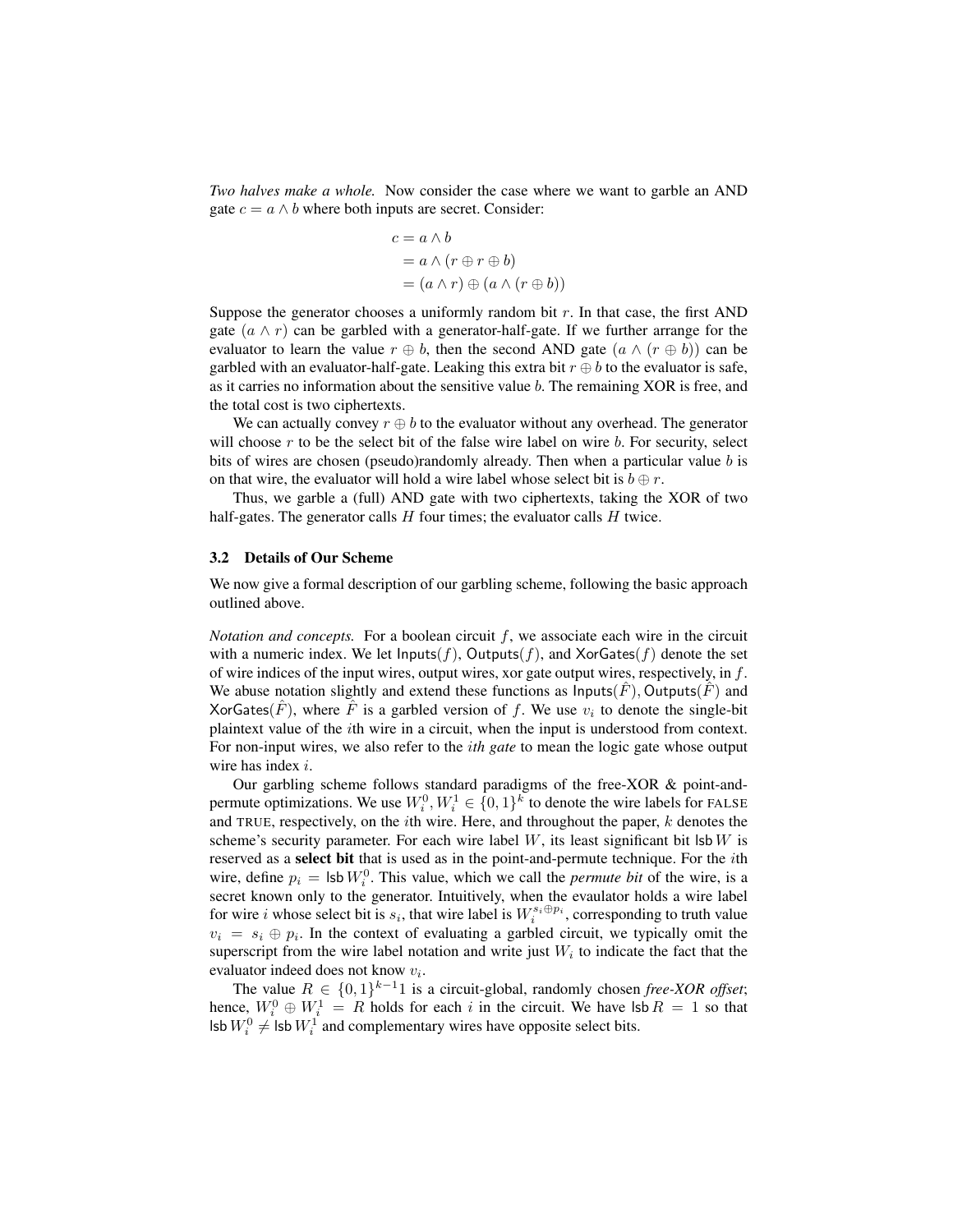| Computes: $f_G(v_a, p_b) :=$<br>$(v_a \oplus \alpha_a)(p_b \oplus \alpha_b) \oplus \alpha_c$                                           |
|----------------------------------------------------------------------------------------------------------------------------------------|
| Before GRR and permutation:                                                                                                            |
| $H(W_a^0) \oplus f_G(0,p_b)R \oplus W_{Gc}^0$<br>$H(W_a^1) \oplus f_G(1,p_b)R \oplus W_{GC}^0$                                         |
| After GRR and permutation:                                                                                                             |
| $T_{Gc} \leftarrow H(W_a^0) \oplus H(W_a^1) \oplus (p_b \oplus \alpha_b)R$<br>$W_{Gc}^0 \leftarrow H(W_a^{p_a}) \oplus f_G(p_a, p_b)R$ |
| Generator sends $T_{Ge}$                                                                                                               |
| (a) Generator half-gate: $v_a$ known to generator.                                                                                     |

| Computes: $f_E(v_a, v_b \oplus p_b) :=$<br>$(v_a \oplus \alpha_a)(v_b \oplus p_b)$                        |
|-----------------------------------------------------------------------------------------------------------|
| Before GRR:                                                                                               |
| $H(W_h^{p_b})\oplus W_{Ec}^0$<br>$H(W_h^{p_b \oplus 1}) \oplus W_{E_c}^0 \oplus W_a^{\alpha_a}$           |
| After GRR (permutation not needed):                                                                       |
| $T_{Ec} \leftarrow H(W_b^0) \oplus H(W_b^1) \oplus W_a^{\alpha_a}$<br>$W_{E_c}^0 \leftarrow H(W_b^{p_b})$ |
| Generator sends $T_{Ec}$                                                                                  |

(b) Evaluator half-gate:  $v_b \oplus p_b$  known to evaluator.

Fig. 1. The construction of a non-free binary gate for computing  $(v_a, v_b) \mapsto (v_a \oplus \alpha_a)(v_b \oplus$  $\alpha_b$ ) $\oplus \alpha_c$ , where  $\alpha_a, \alpha_b, \alpha_c$  determines the type of the gate. After the two half-gates are evaluated, output label is obtained by computing  $W_c = W_{Gc} \oplus W_{Ec}$ 

Frequently, we will omit ∧ and just juxtapose two symbols to indicate logical AND. So  $ab = a \wedge b$ . When a is a single bit and R is a long string, we write aR to mean R when  $a = 1$  and  $0^{|R|}$  when  $a = 0$ . We write sequences or tuples with a 'hat'; for example,  $\hat{F} = (F_1, F_2, ...)$  or  $\hat{X} = (X_1, X_2, ...)$ .

Finally, we will use  $H: \{0,1\}^k \times \mathbb{Z} \mapsto \{0,1\}^k$  to indicate a hash-function suitable for use in garbled circuits (see Section 4 for suitability criteria). In informal discussions, we will often shorten  $H(W_i^b, j)$  to just  $H(W_i^b)$ , and it will be implicitly understood that we are using unique, but public,  $j$  for different groups of calls to  $H$ . In the formal descriptions, the value of  $j$  is always explicit.

*Arbitrary gates.* The approach just described can be used to garble any gate whose truth table contains an odd number of ones (e.g., AND, NAND, OR, NOR, etc.). All such gates can be expressed as the form

$$
(v_a, v_b) \mapsto (\alpha_a \oplus v_a) \wedge (\alpha_b \oplus v_b) \oplus \alpha_c
$$

for constants  $\alpha_a, \alpha_b, \alpha_c$ . For example, setting all to 0 results in an AND gate; setting all to 1 results in an OR gate. These  $\alpha$  values need not (but can) be secret. We describe the general construction of these gates in Figure 1. We note that the evaluator's logic does not depend on the  $\alpha$  values.

Following the description in Section 3.1, we garble each gate using a composition of two half-gates. Conceptually,  $W_{Gi}^{b}$  and  $W_{Ei}^{b}$  denote the output wire labels for these two half-gates (generator-side and evaluator-side, respectively) that comprise the ith gate. The final logical output wire label for the *i*th gate is then set to be  $W_{i}^{0} = W_{Gi}^{0} \oplus W_{Ei}^{0}$ . Similarly, we use  $T_{Gi}$  and  $T_{Ei}$  to denote the single garbled row transmitted for each half gate used in the *i*th gate.

The first rows of Figure 1 show the function being computed by each half gate. In (a), generator knows  $p_b$  while in (b) the evaluator knows  $v_b \oplus p_b = \text{lsb } W_b$ . The second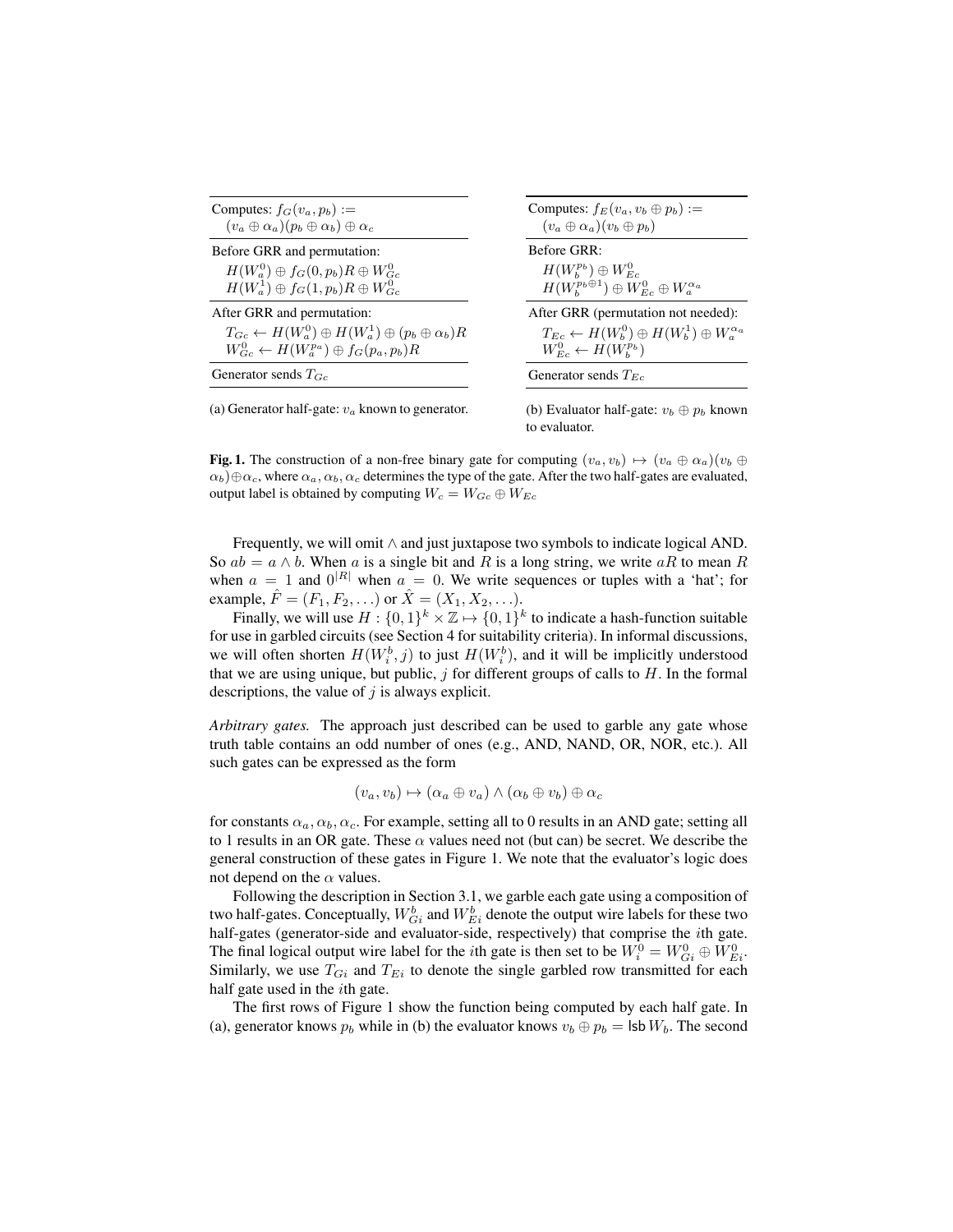rows show the two ciphertexts of each half-gate, before they are permuted according to their select bits (in case of (a)) and before garbled row reduction (GRR) is applied. Here, we have expanded  $W_{Gc}^{f(x,p_b)}$  to  $W_{Gc}^0 \oplus f(x,p_b)R$  to make the row reduction clearer in the next step. The third rows show the final result.

*The complete scheme.* The full garbling procedure for an entire circuit is shown in Figure 2. The scheme works for any binary gate, but for simplicity of discussion and proof we assume all gates are either AND or XOR.

```
\mathbf{procedure}~\mathsf{Gb}(1^k,f):
   R \leftarrow \{0,1\}^{k-1}1for i \in Inputs(f) do
       W_i^0 \leftarrow \{0, 1\}^kW_i^1 \leftarrow W_i^0 \oplus Re_i \leftarrow W_i^0for i \notin Inputs(f) {in topo. order} do
      {a,b} \leftarrow GateInputs(f, i)if i \in \text{XorGates}(f) then
          W_i^0 \leftarrow W_a^0 \oplus W_b^0else
          (W_i^0, T_{Gi}, T_{Ei}) \leftarrow \mathsf{GbAnd}(W_a^0, W_b^0)F_i \leftarrow (T_{Gi}, T_{Ei})end if
       W_i^1 \leftarrow W_i^0 \oplus Rfor i \in Outputs(f) do
       d_i \leftarrow \mathsf{lsb}(W_i^0)return (\hat{F}, \hat{e}, \hat{d})private procedure \mathsf{GbAnd}\left(W_{a}^{0},W_{b}^{0}\right):
   p_a \leftarrow \textsf{lsb}\, W_a^0; p_b \leftarrow \textsf{lsb}\, W_b^0j \leftarrow NextIndex(j; j' \leftarrow NextIndex(j){First half gate}
   T_G \leftarrow H(W_a^0, j) \oplus H(W_a^1, j) \oplus p_b RW_G^0 \leftarrow H(W_a^0, j) \oplus p_a T_G{Second half gate}
   T_E \leftarrow H(W_b^0, j') \oplus H(W_b^1, j') \oplus W_a^0<br>
W_E^0 \leftarrow H(W_b^0, j') \oplus p_b(T_E \oplus W_a^0){Combine halves}
   W^0 \leftarrow W_G^0 \oplus W_E^0return (W^0, T_G, T_E)procedure En(\hat{e}, \hat{x}):
                                                                                for e_i \in \hat{e} do
                                                                                   X_i \leftarrow e_i \oplus x_i Rreturn \hat{X}procedure De(\hat{d}, \hat{Y}):
                                                                                for d_i \in \hat{d} do
                                                                                   y_i \leftarrow d_i \oplus \mathsf{lsb}\, Y_ireturn \hat{y}procedure Ev(\hat{F}, \hat{X}):
                                                                                for i \in Inputs(\hat{F}) do
                                                                                    W_i \leftarrow X_ifor i \notin Inputs(\hat{F}) {in topo. order} do
                                                                                    {a,b}\leftarrow GateInputs(\hat{F},i)if i \in \text{XorGates}(\hat{F}) then
                                                                                       W_i \leftarrow W_a \oplus W_belse
                                                                                       s_a \leftarrow \textsf{lsb}\, W_a; s_b \leftarrow \textsf{lsb}\, W_bj \leftarrow NextIndex(j; j' \leftarrow NextIndex(j)(T_{Gi}, T_{Ei}) \leftarrow F_iW_{Gi} \leftarrow H(W_a, j) \oplus s_a T_{Gi}W_{E_i} \leftarrow H(W_b, j') \oplus s_b(T_{E_i} \oplus W_a)W_i \leftarrow W_{Gi} \oplus W_{Ei}end if
                                                                                for i \in Outputs(\hat{F}) do
                                                                                   Y_i \leftarrow W_ireturn \hat{Y}
```
Fig. 2. Our complete garbling scheme. NextIndex is a stateful procedure that simply increments an internal counter.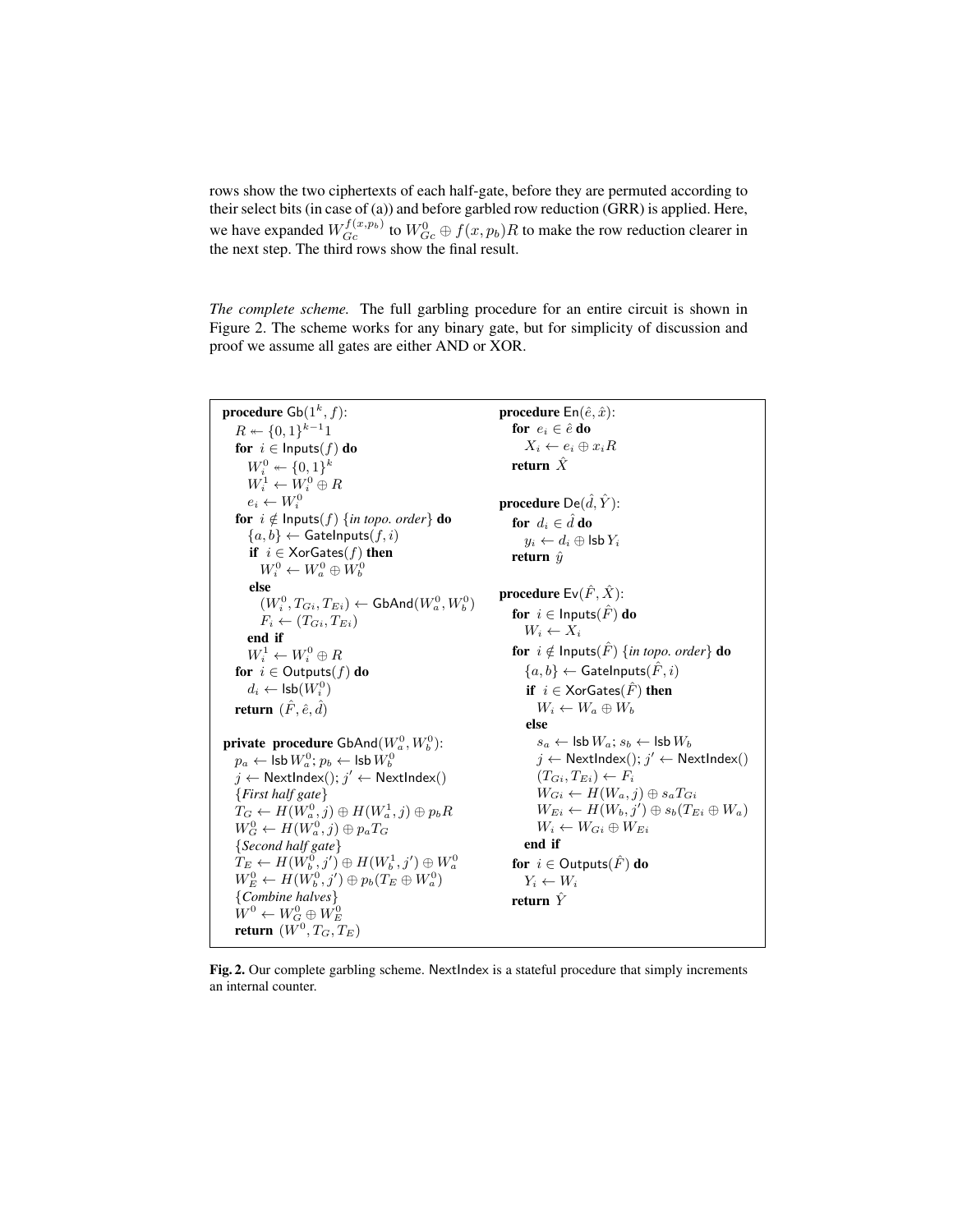# 4 Security

We now prove the security of our scheme, using the prv.sim<sub>S</sub> and obv.sim<sub>S</sub> security definitions of Bellare, Hoang, and Rogaway [5]. The scheme shown in Figure 2 does not provide authenticity, simply because authenticity is not required in many use cases including semi-honest Yao's circuits. However, there are well-known, standard modifications to the decoding procedure that can add authenticity, which we describe separately in Section 4.3. Finally, since we only consider circuits with just AND and XOR gates, everything about the function  $f$  is public and we do not define a separate function  $\Phi(f)$  to extract public information about f.

#### 4.1 Circular Correlation Robustness for Naturally Derived Keys

We first describe the security property required of the hash/key-derivation function  $H$ . Roughly speaking, we can use either a circular-correlation-robust hash function, as defined by Choi et al. [7], or a Davis-Meyer construction in the ideal random permutation model [4]. Note that a result of using half gates is we need arguably simpler singlekey functions instead of the previously proposed dual-key ones. So, we first present the single-key analogs of these two definitions. Then we define a weaker notion of security that is satisfied by both these classes of hash functions. Functions satisfying this new notion of security will be said to have circular correlation robustness *for naturally derived keys*. Finally we show that our garbling scheme is secure given any hash function that satisfies this new, weaker notion of security.

*Circular correlation robustness.* We revisit the definition of circular correlation robustness. The definition is the same as the one introduced in [7], except that we are able to simplify the notation for  $H$  that takes only one wire label  $/$  key. Given a hash function H, we define two oracles:

- Circ $_R(x, i, b) = H(x \oplus R, i) \oplus bR$ , where  $R \in \{0, 1\}^{k-1}$ 1
- Rand $(x, i, b)$ : random function with k-bit output.

**Definition 1.** *Say that a sequence of oracle queries of the form*  $(x, i, b)$  *is* legal *if the same value of* (x, i) *is never queried with different values of* b*. Then* H *is* circular correlation robust *if, for all all polynomial-time adversaries* A *making legal queries,*

$$
\left| \Pr_{R}[\mathcal{A}^{\mathsf{Circ}_{R}}(1^{k})=1] - \Pr_{\mathsf{Rand}}[\mathcal{A}^{\mathsf{Rand}}(1^{k})=1] \right| \text{ is negligible.}
$$

The restriction to *legal* queries prevents the adversary from trivially finding R. Note that for the single-key version here we do not need an extra parameter  $a$  to produce values of the form  $H(x \oplus aR, i) \oplus bR$ , since the definitions in Choi et al. [7] would have made it illegal to use  $a = 0$  anyway.

Finally, we emphasize that the adversary is allowed unrestricted access to  $H$ . Thus, modeling  $H$  as a random oracle, the adversary has oracle access to  $H$  in addition to the oracle in the experiment. In the standard model, the adversary is allowed to depend arbitrarily on H.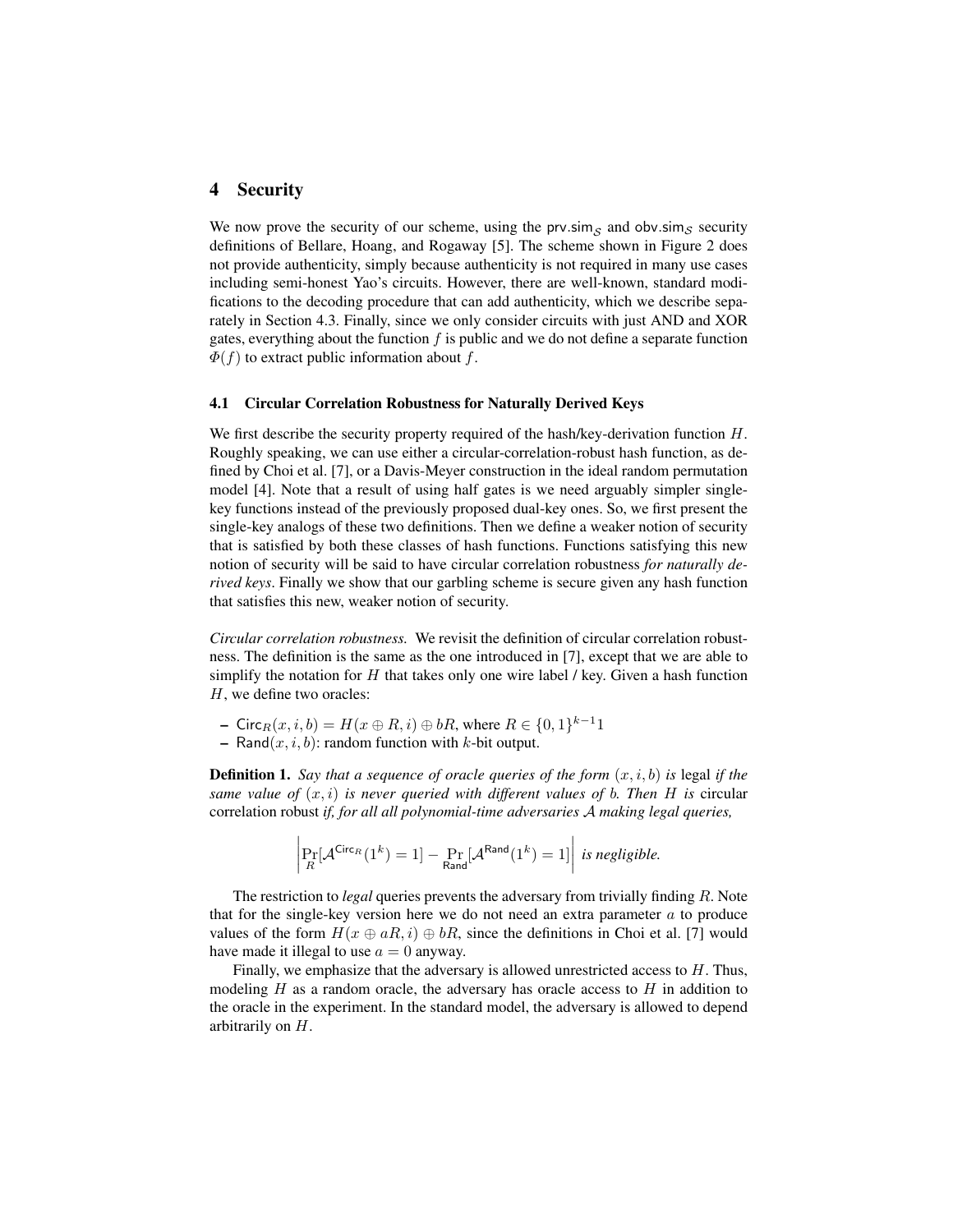*Constructions from ideal permutations.* Bellare et al. [4] construct a gate-level cipher in the ideal random permutation model. In this model, all parties have access to a randomly chosen permutation  $\pi: \{0,1\}^k \to \{0,1\}^k$  and its inverse  $\pi^{-1}$ . This is meant to model a setting where a garbling scheme is based on AES with a (public) fixed key, which can be implemented very efficiently with AES-NI instructions.

Bellare et al. [4] do not abstract a concrete security property that their hash function must satisfy. Instead, they describe how to construct their hash function, and prove security of the entire garbling scheme directly from the underlying assumption of a random permutation. Our ultimate abstraction (robustness for naturally derived keys) can be seen as a formalization of the properties of  $H$  actually used in their proofs.

We first describe the hash function of [4], altered for our single-key setting:

**Definition 2.** For a random permutation  $\pi : \{0,1\}^k \mapsto \{0,1\}^k$ , we define the hash *function*  $H_{\pi}(x, i)$  *to be*  $\pi(K) \oplus K$  *where*  $K = 2x \oplus i$ *.* 

For concreteness,  $2x$  refers to doubling in GF( $2^k$ ). However, there are many alternative ways of constructing  $H_\pi$  from  $\pi$ , which do not affect our proof. We refer the reader to Bellare et al. [4] for these alternate constructions and how they affect the exact constants on the security bounds. We also point out that in the following, the adversary is assumed to have access to  $\pi$  and  $\pi^{-1}$ .

*Our abstraction.* We now define a security notion that is satisfied by both of the above constructions.

**Definition 3.** Say that a sequence of queries of the form  $(x, i, b)$  to an oracle  $\mathcal{O}$  are natural *if they satisfy the following:*

- $-$  *for the qth query, we have*  $i = q$ *.*
- $b \in \{0, 1\}$
- x *is* naturally derived*, meaning that it is obtained from one of these operations:*
	- $x \leftarrow \{0,1\}^k$
	- $x \leftarrow x_1 \oplus x_2$ , where  $x_1$  and  $x_2$  are naturally derived
	- $x \leftarrow H(x_1, i)$ *, where*  $x_1$  *is naturally derived and*  $i \in \mathbb{Z}$
	- $x \leftarrow \mathcal{O}(x_1, i, b)$  *where*  $x_1$  *is naturally derived.*

*Then* H *is* circular correlation robust for natural keys *if, for all all polynomial-time adversaries* A *making natural queries,*

$$
\left|\Pr_R[\mathcal{A}^{\mathsf{Circ}_R}(1^k)=1]-\Pr_{\mathsf{Rand}}[\mathcal{A}^{\mathsf{Rand}}(1^k)=1]\right|\text{ is negligible.}
$$

Note that these restrictions only apply when querying  $\mathcal{O}$  — the adversary is still allowed to make unrestricted queries to H directly (and  $\pi, \pi^{-1}$  in the ideal permutation model). While it is a weak notion of security (since the adversary is very restricted), it turns out to be enough to prove security of our garbling scheme (Section 4.2).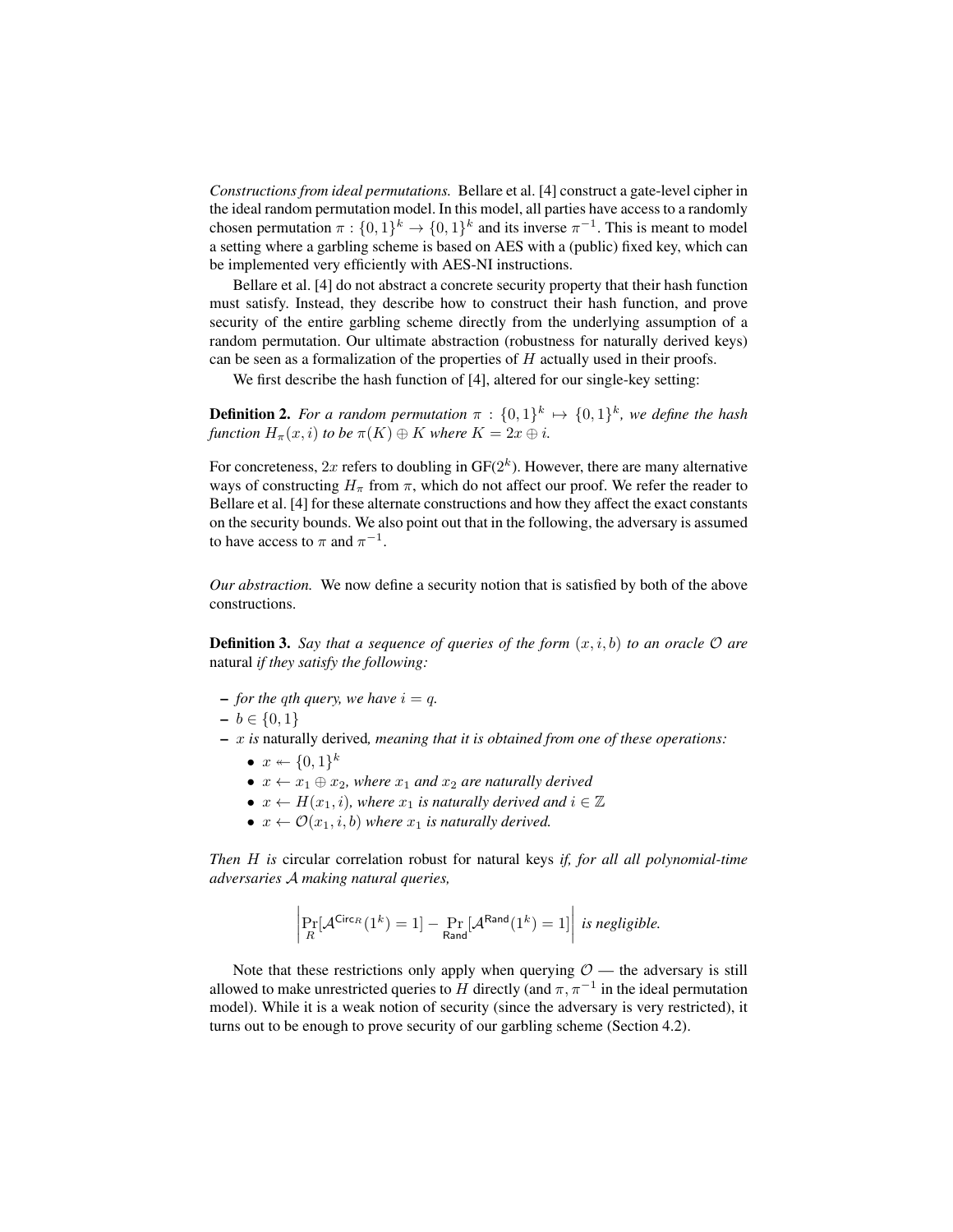*Achieving the definition.* While it is evident that circular correlation robustness against naturally derived keys is a restricted version of circular correlation robustness defined in Definition 1, it may not be as obvious that the  $H_\pi$  ideal permutation construction satisfies this notion.

Intuitively, the purpose of the naturally-derived restrictions is to make it unlikely that the adversary can ever query O with both  $(x, i, b)$  and  $(x', i', b')$  where  $2x \oplus i =$  $2x' \oplus i'$  even though  $(x, i) \neq (x', i')$ . That would have created a problem in the case where O uses  $H_{\pi}$ . This would in turn invoke  $\pi(2x \oplus 2R \oplus i) = \pi(2x' \oplus 2R \oplus i')$ . If the adversary uses  $b \neq b'$  then the responses to these queries reveal R.

The proof that the  $H_{\pi}$  construction achieves our definition in the ideal permutation model basically follows directly from the security proofs in Bellare et al. [4]. There, the bulk of the proofs are devoted to bounding the probability of the adversary making a query of the above form. They use only the fact that wire labels in their constructions are naturally derived, in our terminology (or, at least, the obvious generalization of naturally-derived to the two-key setting).

Following their proofs, one can work out the advantage of an adversary that makes q queries to the oracle O and Q queries to  $\pi, \pi^{-1}$ , in our security game. The advantage comes out to be  $O((qQ + q^2)/2^k)$ . The quadratic terms in that expression come from the birthday bounds of hash functions with  $k$ -bit output. We did not derive the exact constants since, in practice, much larger constants are likely to arise when  $\pi$  is replaced by a concrete function (e.g. AES). In any case, it is negligible in  $k$ , and therefore satisfies our notion of security.

#### 4.2 Proof of Privacy and Obliviousness

The first thing to note is that we can easily rewrite the scheme in Figure 2 such that it only uses R through the oracle Circ<sub>R</sub>. In particular, we can rewrite the assignments to  $T_{Gi}$  and  $T_{Ei}$  as:

$$
T_{Gi} \leftarrow H(W_a^0, j) \oplus \text{Circ}_R(W_a^0, j, p_b)
$$
  
\n
$$
T_{Ei} \leftarrow H(W_b^0, j') \oplus \text{Circ}_R(W_b^0, j', 0) \oplus W_a^0
$$

Moreover, observe that we are only ever invoking  $Circ_R$  with naturally derived keys, assuming NextIndex returns sequential integers. This is partly why we did not write the assignments to  $W_{Gi}^{0}$  and  $W_{Ei}^{0}$  in Figure 2 more naturally using if statements conditioned on  $p_a$  and  $p_b$  — we did not want to repeat j values between oracle calls. Second, we no longer need to explicitly use R anywhere in Gb outside of the oracle ( $W_i^1$  values are no longer needed).

**Theorem 1.** Our scheme satisfies the security notion of obv.sim<sub>S</sub> and prv.sim<sub>S</sub> with *any* H *that has correlation robustness for naturally derived keys.*

*Proof.* The proof for obv.sim<sub>S</sub> is identical to that of prv.sim<sub>S</sub>, except that the simulator does not receive  $\hat{y}$  and does not need to compute  $\hat{d}$ . So we will only provide the proof for prv.sim<sub>S</sub>. To prove indistinguishability between the simulator (Figure 3) and the real protocol (Figure 1) we use the following chain of hybrids: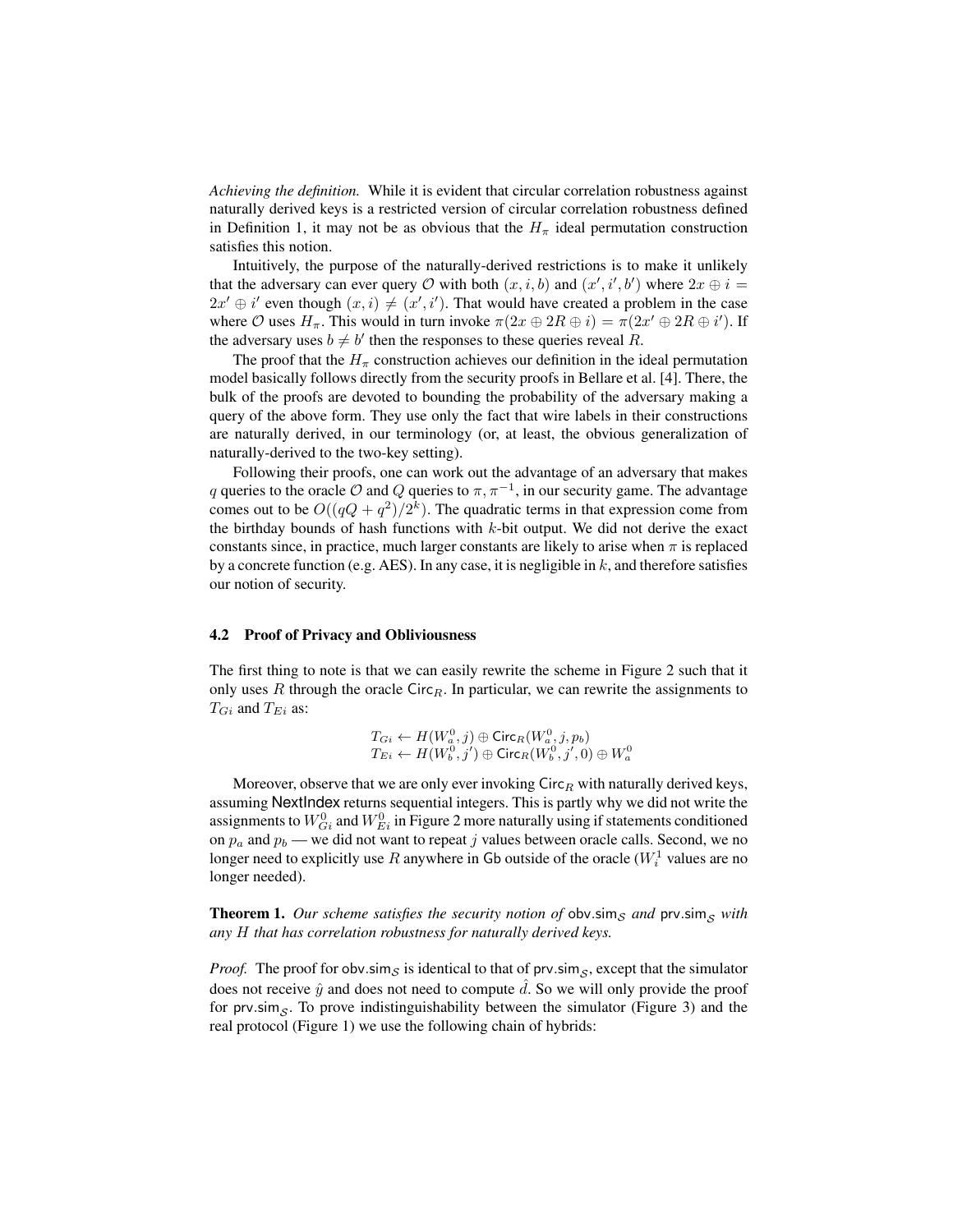```
procedure \mathcal{S}(1^k, f, \hat{y}):
  for i \in Inputs(f) do
       W_i^0 \leftarrow \{0, 1\}^kX_i \leftarrow W_i^0for i \notin Inputs(f) {in topo. order} do
      {a, b} \leftarrow GateInputs(f, i)if i \in XorGates(f) then
          W_i^0 \leftarrow W_a^0 \oplus W_b^0else
          (W_i^0, T_{Gi}, T_{Ei}) \leftarrow \mathsf{SimAnd}(W_a^0, W_b^0)<br>
F_i \leftarrow (T_{Gi}, T_{Ei})end if
  for i \in Outputs(f) do
       d_i \leftarrow \mathsf{lsb}\left(W_i^0\right) \oplus y_ireturn (\hat{F}, \hat{X}, \hat{d})private procedure \textsf{SimAnd}(W_a^0,W_b^0):
                                                                                                               p_a \leftarrow \textsf{lsb}\, W_a^0; p_b \leftarrow \textsf{lsb}\, W_b^0j \leftarrow NextIndex(); j' \leftarrow NextIndex()
                                                                                                               T_G \leftarrow H(W_a^0,j) \oplus \mathsf{Rand}(W_a^0,j,p_b)W_G^0 \leftarrow H(W_a^0, j) \oplus p_a T_GT_E \leftarrow H(W_b^0, j') \oplus \mathsf{Rand}(W_b^0, j', 0) \oplus W_a^0W_E^0 \leftarrow H(W_b^0, j') \oplus p_b(T_E \oplus W_a^0)W^0 \leftarrow W_G^0 \oplus W_E^0return (W^0, T_G, T_E)procedure {\cal G}^{\cal O}_1(1^k,f,\hat x): //\left| \ {\cal G}^{\sf Circ}_2R \right.\hat{v} \leftarrow \text{evalWires}(f, \hat{x})for i \in Inputs(f) do
       W_i^{v_i} \leftarrow \{0, 1\}^k; \middle| W_i^{\overline{v_i}} \leftarrow W_i^{v_i} \oplus RX_i \leftarrow W_i^{v_i}for i \notin Inputs(f) {in topo. order} do
      {a, b} \leftarrow GateInputs(f, i)if i \in XorGates(f) then
          \boldsymbol{W}_i^{v_i} \leftarrow \boldsymbol{W}_a^{v_a} \oplus \boldsymbol{W}_b^{v_b}else
          \begin{aligned} (W_i^{v_i},T_{Gi},T_{Ei})\leftarrow \mathsf{SimAnd}_1^O(W_a^{v_a},W_b^{v_b},v_a,v_b) \end{aligned}F_i \leftarrow (T_{Gi}, T_{Ei})end if
         W_i^{\overline{v_i}} \leftarrow W_i^{v_i} \oplus Rfor i \in Outputs(f) do
       d_i \leftarrow \mathsf{lsb}\left(W_i^{v_i}\right) \oplus v_ireturn (\hat{F}, \hat{X}, \hat{d})private procedure \textsf{SimAnd}^{\mathcal{O}}_1(W_a^{v_a}, W_b^{v_b}, v_a, v_b):
                                                                                                               s_a \leftarrow \textsf{lsb} \, W_a^{va} ; s_b \leftarrow \textsf{lsb} \, W_b^{\bar{v_b}}s_a \leftarrow isb w_a, s_b \leftarrow isb w_b<br>j \leftarrow NextIndex(); j' \leftarrow NextIndex()
                                                                                                               T_G \leftarrow H(W_a^{va}, j) \oplus \mathcal{O}(W_a^{va}, j, v_b \oplus s_b)W_G^{v_a(v_b \oplus s_b)} \leftarrow H(W_a^{v_a}, j) \oplus s_a T_GT_E \leftarrow H(W_b^{v_b}, j') \oplus \mathcal{O}(W_b^{v_b}, j', v_a) \oplus W_a^{v_a}W_{E}^{v_{a}s_{b}} \leftarrow H(W_{b}^{v_{b}}, j') \oplus \mathcal{O}(W_{b}^{k}, j', \mathcal{O}_{a}) \oplus W_{a}^{v_{a}}W^{v_a v_b} \leftarrow W^{v_a (v_b \oplus s_b)}_G \oplus W^{v_a s_b}_Ereturn (W^{v_a v_b}, T_G, T_E)private procedure evalWires(f, \hat{x}):
                                                                                                               for i \in \text{Inputs}(f) do v_i \leftarrow x_i<br>for i \notin \text{Inputs}(f) do
                                                                                                                  {a, b} \leftarrow GateInputs(f, i)
                                                                                                                  if i \in \text{XorGates}(f) then
                                                                                                                    v_i \leftarrow v_a \oplus v_belse v_i \leftarrow v_a \wedge v_breturn \hat{v}procedure {\cal G}_3(1^k,f,\hat x):
   R \leftarrow \{0, 1\}^{k-1}1for i \in \textsf{Inputs}(f) do
       W_i^0 \leftarrow \{0, 1\}^kW_i^1 \leftarrow W_i^0 \oplus RX_i \leftarrow W_i^{\dot{x_i}}for i \notin Inputs(f) {in topo. order} do
      {a, b} \leftarrow GateInputs(f, i)if i \in XorGates(f) then
          W_i^0 \leftarrow W_a^0 \oplus W_b^0else
          (W^0_i, T_{Gi}, T_{Ei}) \leftarrow \mathsf{SimAnd}_3(W^0_a, W^0_b)F_i \leftarrow (T_{Gi}, T_{Ei})<br>end if
       W_i^1 \leftarrow W_i^0 \oplus Rfor i \in Outputs(f) do
       d_i \leftarrow \mathsf{lsb}\left(W^0_i\right)return(\hat{F},\hat{X},\hat{d})private procedure SimAnd_3(W_a^0, W_b^0):
                                                                                                               p_a \leftarrow \textsf{lsb}\, W_a^0; p_b \leftarrow \textsf{lsb}\, W_b^0j \leftarrow NextIndex(j; j' \leftarrow NextIndex(j)T_G \leftarrow H(W_a^0, j) \oplus H(W_a^1, j) \oplus p_b RW_G^0 \leftarrow H(W_a^0, j) \oplus p_a T_GT_E \leftarrow H(W_b^0, j') \oplus H(W_b^1, j') \oplus W_a^0W_E^0 \leftarrow H(W_b^0, j') \oplus p_b(T_E \oplus W_a^0)W^0 \leftarrow W_G^0 \oplus W_E^0<br>return (W^0, T_G, T_E)
```
Fig. 3. The simulator for prv.sim<sub>S</sub> security, and the hybrids used in the proof.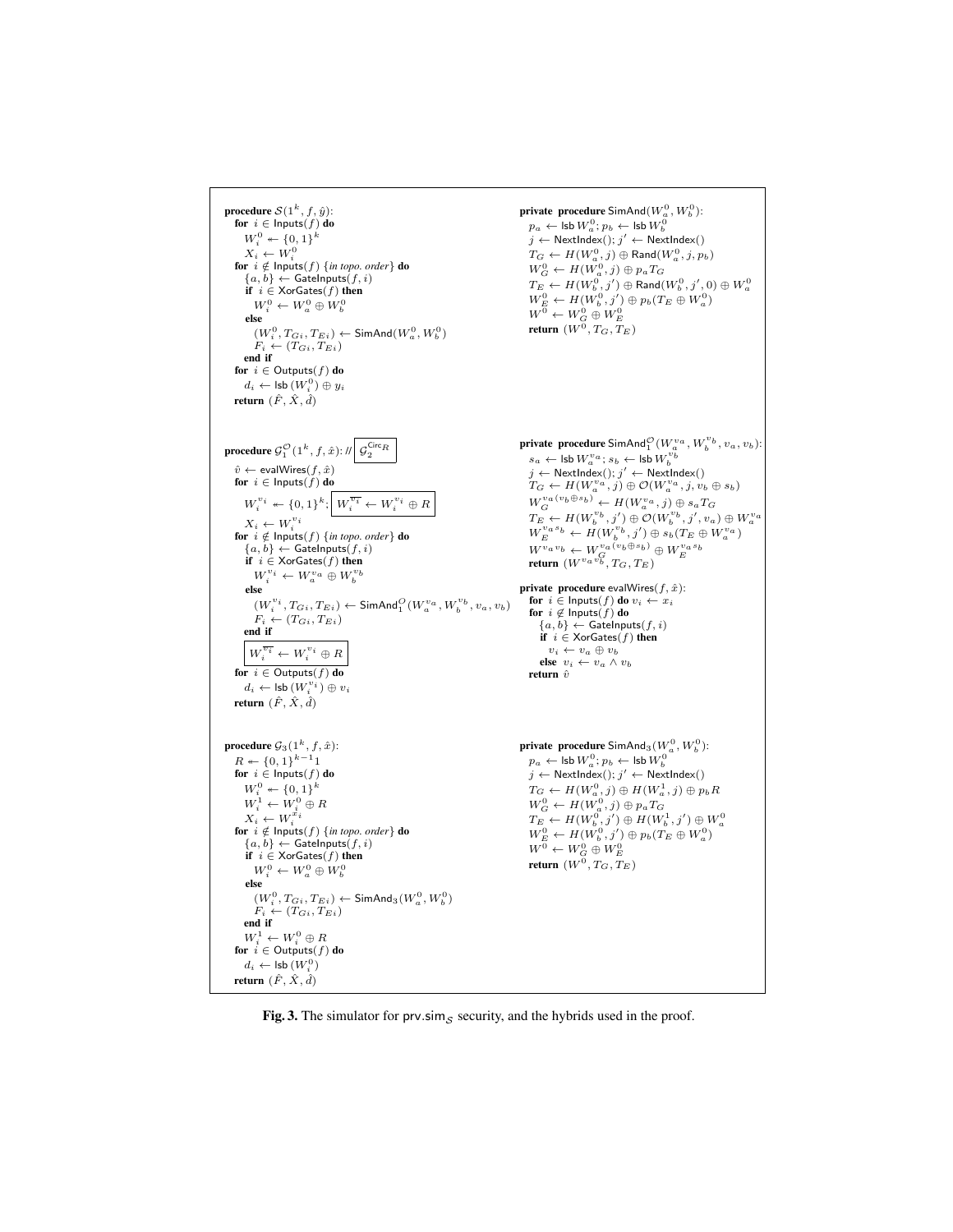- 1.  $S \equiv \mathcal{G}_1^{\text{Rand}}$ : Both generate uniformly random values for each of the components in  $(\hat{F}, \hat{X}, \hat{d})$ , and are therefore identically distributed. More concretely,  $\mathcal{G}_1$  uses  $\hat{x}$  to determine a truth value  $v_i$  on each wire (via evalWires). Yet these truth values  $\hat{v}$  are used only as a superscript for  $W_i^v$ . We could have obtained the same result if we had named these variables  $W_i^0$  for all i instead of  $W_i^{v_i}$ . In Figure 3,  $\mathcal{G}_1$  does *not* include the boxed statements.
- 2.  $\mathcal{G}_1^{\text{Rand}} \approx \mathcal{G}_1^{\text{Circ}_R}$ : We have just changed the oracle  $\mathcal O$  from Rand to Circ $_R$ . These two hybrids are indistinguishable simply by our assumption about the hash function.
- 3.  $\mathcal{G}_1^{\text{Circ}_R} \equiv \mathcal{G}_2^{\text{Circ}_R}$ : In Figure 3, we obtain  $\mathcal{G}_2$  by adding the boxed statements to  $\mathcal{G}_1$ . We let the variable R in  $\mathcal{G}_2$  refer to the R of the oracle Circ<sub>R</sub>. The only difference between these two is that  $\mathcal{G}_2$  computes some extra values that are never used (they will be used in  $\mathcal{G}_3$ ). We couldn't compute these earlier since we couldn't use  $R$  while performing the previous step of the hybrid.
- 4.  $\mathcal{G}_2^{\text{Circ}_R} \equiv \mathcal{G}_3$ :  $\mathcal{G}_3$  induces identical distributions on all of the variables  $(W_i^0, W_i^1,$  $T_{Gi}$ , and  $T_{Ei}$ ), but does so without explicitly having to compute  $v_i$  for non-input wires. For example, instead of randomly sampling  $W_i^{v_i}$  and then setting  $W_i^{\overline{v_i}}$   $\leftarrow$  $W_i^{v_i} \oplus R$ ,  $\mathcal{G}_3$  randomly samples  $W_i^0$  and then sets  $W_i^1 \leftarrow W_i^0 \oplus R$ . The algebraic relationships between each variable are still unchanged. We have also expanded the oracle calls in SimAnd<sub>3</sub> to correspond to  $\mathcal{O} = \text{Circ}_R$ .

Finally,  $\mathcal{G}_3$  computes  $(\hat{F}, \hat{X}, \hat{d})$  as  $(\hat{F}, \hat{e}, \hat{d}) \leftarrow$  Gb $(1^k, f); \ \hat{X} \leftarrow$  En $(\hat{e}, x)$ . This is precisely how these values are computed in the real interaction in the prv.sim<sub>S</sub> game. This completes our proof.

#### 4.3 Obtaining Authenticity

In the aut security game defined by Bellare et al. [5], an adversary is given  $(\hat{F}, \hat{X})$ . It is necessary to show that the adversary cannot produce  $Y \neq \text{Ev}(F, X)$  such that  $\mathsf{De}(\hat{d}, \tilde{Y}) \neq \bot$ , except with negligible probability. This is clearly not the case for the scheme as we present it in Figure 2; in fact, De never returns  $\perp$ .

To achieve authenticity, we modify the scheme as described in Figure 4.

Theorem 2. *Our modified scheme (Figure 4) satisfies the security notion of* aut *with any* H *that has correlation robustness for naturally derived keys.*

{*modify final loop of* Gb*:*} for  $i \in$  Outputs $(f)$  do  $j \leftarrow$  NextIndex()  $d_i \leftarrow (H(W_i^0, j), H(W_i^1, j))$ procedure  $\text{De}(\hat{d}, \hat{Y})$ : for  $d_i \in \hat{d}$  do  $j \leftarrow$  NextIndex() parse  $(h_0, h_1) \leftarrow d_i$ if  $H(Y_i, j) = h_0$  then  $y_i \leftarrow 0$ else if  $H(Y_i, j) = h_1$  then  $y_i \leftarrow 1$ else return ⊥ return  $\hat{y}$ {*modify final loop of*  $S$ :}<br>**for**  $i \in$  Outputs(*f*) **do**  $j$  ← NextIndex();  $h$  ←  $\{0, 1\}^k$ if  $u_i = 0$ then  $d_i \leftarrow (H(W_i^0, j), h)$ else  $d_i \leftarrow (h, H(W_i^0, j))$ 

Fig. 4. Changes to our scheme required to achieve authenticity.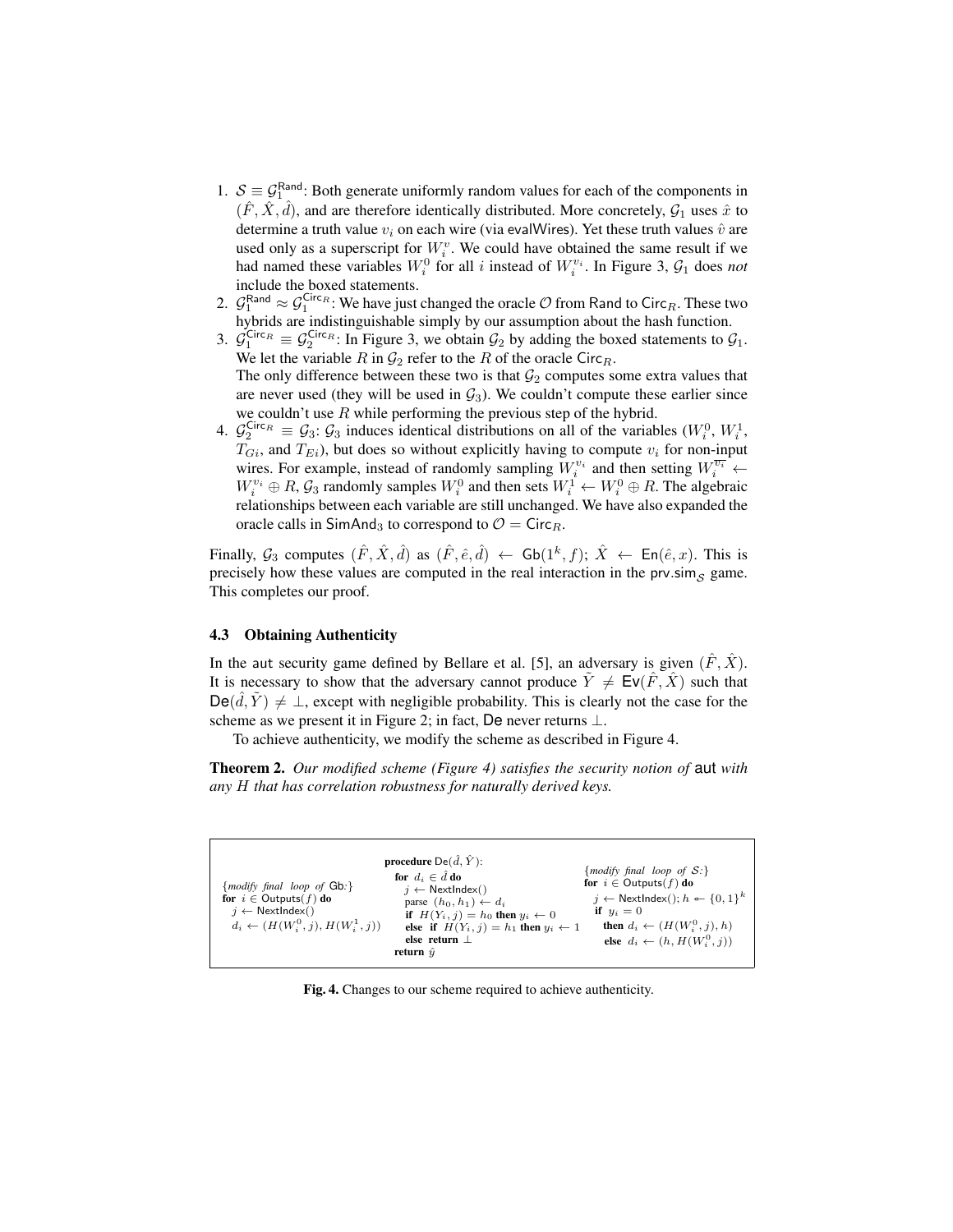*Proof (Proof Sketch).* Consider an interaction in which we run the prv.sim-simulator S (with the change described in Figure 4) to generate  $(F, X, d)$ . We give  $(F, \tilde{X})$  to the adversary and use  $\hat{d}$  to run De and check whether the adversary succeeded in violating authenticity. In order to do so, the adversary would have to guess a value  $h$  that was chosen in the final loop of  $S$ . But these values are independent of the adversary's view, so this can happen with probability at most  $1/2^k$ . The rest of the proof follows an identical sequence of hybrids as the proof of Theorem 1. Eventually, we reach an interaction that is identical to the aut game played against the adversary. By the indistinguishability of the hybrids, the adversary's success probability must be negligible. Note that the changes we have made to the scheme and simulator still allow the steps in the proof to retain *naturally derived* accesses to the oracles.

## 5 Performance Comparison

We evaluate the performance of our scheme in comparison to previous garbling schemes using both analytical and experimental measurements.

Table 3 shows computations of the raw garbled circuit size in our scheme, calculated for several circuit designs. The table is derived from the one provided with fleXOR [19]; the circuits were obtained from [30, 11]. Our technique outperforms all previous garbling schemes in this metric, achieving the expected maximum of 33% gain for most circuits. There are some AND-intensive circuits (e.g., the DES circuit used here) for which the previous fleXOR technique already does well, but we manage to improve a little upon that as well.

We selected a smaller, well-studied set of benchmark circuits for experimental evaluation. The aim here was to understand the cost tradeoffs for our scheme more clearly, in the context of a secure two-party computation protocol. In our scheme the evaluator performs one extra hash operation per gate while reducing network usage. Therefore, it is possible that we end up paying more in terms of computational resources, such as energy used.

Table 4 shows our measurements. Details of our experimental setup are provided below. We see that our scheme significantly reduces the total time and energy used

| circuit                  |     | GRR2 [28] free-XOR [20] fleXOR [19] this work $\sqrt[1]{6}$ |      |      |       |
|--------------------------|-----|-------------------------------------------------------------|------|------|-------|
| <b>DES</b>               | 2.0 | 2.79                                                        | 1.89 | 1.86 | $1\%$ |
| <b>AES</b>               | 2.0 | 0.64                                                        | 0.72 | 0.42 | 33%   |
| $SHA-1$                  | 2.0 | 1.82                                                        | 1.39 | 1.21 | 12%   |
| <b>SHA-256</b>           | 2.0 | 2.05                                                        | 1.56 | 1.37 | 12%   |
| Hamming distance         | 2.0 | 0.50                                                        | 0.50 | 0.33 | 33%   |
| minimum in set           | 2.0 | 0.87                                                        | 0.87 | 0.58 | 33%   |
| $32 \times 32$ fast mult | 2.0 | 0.90                                                        | 0.94 | 0.60 | 33%   |
| 1024-bit millionaires    | 2.0 | 1.00                                                        | 1.00 | 0.67 | 33%   |

Table 3. Comparison of garbled circuit size, for selected circuits of interest. Size measured in average number of ciphertexts per gate.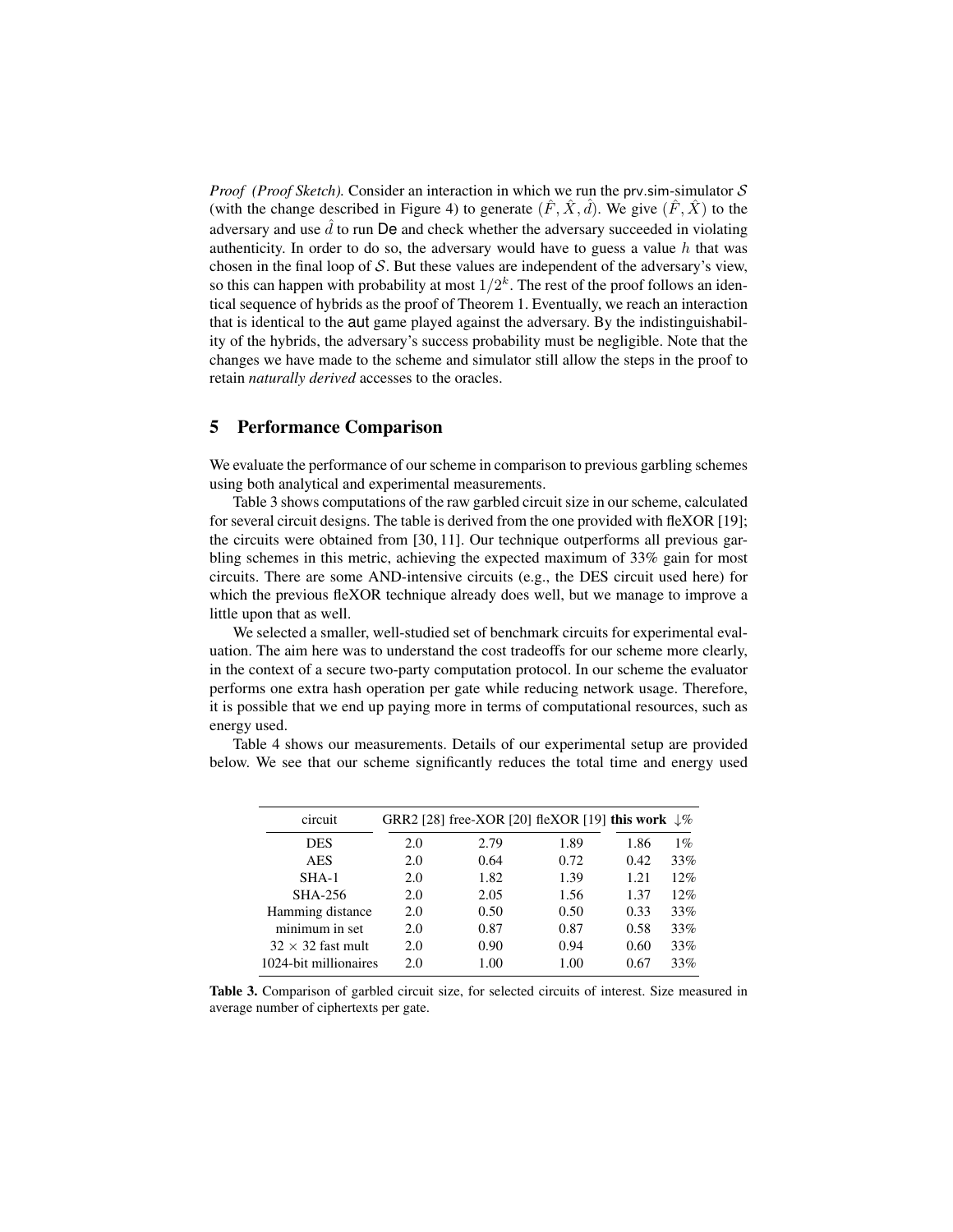|                       | Time $(s)$                                                                    |  | Bandwidth (MB) |  |  | Energy $(kJ)$ |  |                  |
|-----------------------|-------------------------------------------------------------------------------|--|----------------|--|--|---------------|--|------------------|
| Benchmark             | Whole Half $\downarrow\%$ Whole Half $\downarrow\%$ Whole Half $\downarrow\%$ |  |                |  |  |               |  |                  |
| Edit distance [14]    | 17.8 13.2 25.7% 200.4 133.6 33.3%                                             |  |                |  |  |               |  | 1.13 0.89 21.0%  |
| AES [14]              | 18.2 17.0 7.0% 115.6 77.1 33.3%                                               |  |                |  |  |               |  | $1.25$ 1.18 5.3% |
| Set intersection [13] | 37.0 29.7 19.7% 324.5 219.9 32.2%                                             |  |                |  |  |               |  | 2.41 2.03 15.5%  |

Table 4. Resource usage for three common programs. Edit distance refers to the Levenstein distance between two 200-byte strings. AES refers to 1 block of encryption and key expansion, iterated 10 times. Set intersection is performed on set of 1024, 32-bit integers, iterated 10 times. Each of these 3 jobs were in turn executed 5 times and measured separately, and the numbers are averages over these 5 runs. Whole denotes experimental setup using free-XOR with GRR2, while Half denotes a setup using our half-gates construction.

by the evaluator in every test of the protocol. In our tests, we found that our scheme actually *increased* the power usage (i.e., higher wattage), but the increase was more than offset by the reduced runtime (i.e., lower total energy). It is conceivable that a very slow evaluator connected to a very fast LAN may not enjoy the same reduction in energy usage, but we did not have the equipment to run such a test and such a scenario seems unlikely to occur in practice. If the two parties have symmetric computational power, however, our protocol should always be better since the computational bottleneck would be the generator, who is performing four calls to  $H$  per AND gate in all schemes.

Experimental Setup. The experiments were performed using the Obliv-C system [32], where we hooked into the protocol execution to implement our own garbling scheme. This allowed us to easily reuse the exact same benchmark programs for both schemes. We executed Yao's standard semi-honest protocol for 2PC, with a security of 80-bit keys, and compared our scheme to Free-XOR with GRR3 AND gates. In both experimental setups, we used pipelining optimizations  $[14]$  and instantiated the H hash function in the garbling scheme using the fixed-key AES construction of [4] (described in Section 4). All measurements (time, network and energy) include the time for performing oblivious transfers and output sharing (which are not affected by the garbling scheme), hence the overall reductions support the argument that bulk of the bandwidth and computation is due to the garbled circuit execution.

The compilation was done using GCC 4.8.2, linked with libgcrypt 1.6.1 (older versions are much slower). We executed the protocol between an Intel Core i7-2600S at 2.8 GHz, running Ubuntu 14.04, and an i7-2600 at 3.4 GHz running Ubuntu 13.10, connected over a LAN. Energy consumption was measured by using an electrical meter plugged in to the wall power outlet for one of the machines — the power meter had an USB interface that allowed us to measure power only for the duration of the job. For all jobs we report the average (time/energy) measurement over five runs, which was more than enough for obtaining statistically significant results (at  $p < 0.05$ ).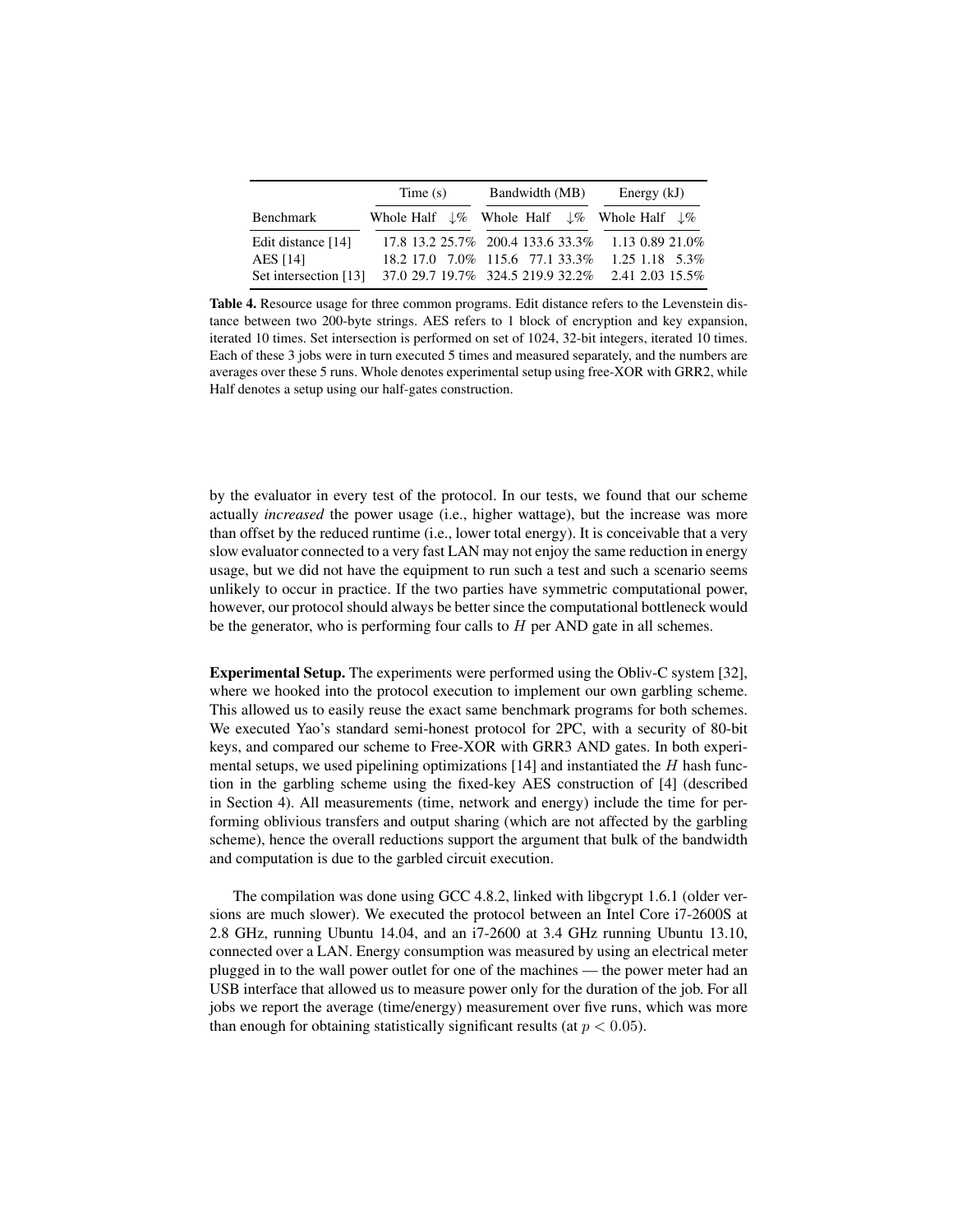### 6 Privacy-Free Garbling

Jawurek, Kerschbaum, and Orlandi [18] described an elegant and practical zero-knowledge protocol based on garbled circuits. It allows a prover to prove statements of the form " $\exists x : C(x) = 1$ ", at a cost of just one garbled circuit for C.

In their protocol, the garbled circuit is evaluated by a prover who knows the entire input to the garbled circuit and the truth value along each wire. Hence, only the *authenticity* property of garbled circuits is required, and not the *privacy* property (in the terminology of Bellare et al. [5]). We call a garbling scheme *privacy-free* if it only satisfies the authenticity property. Frederiksen, Nielsen, and Orlandi [8] showed that privacy-free garbled circuits can be significantly smaller than their full-fledged counterparts.

Very roughly speaking, removing the privacy requirement saves one ciphertext per gate. Frederiksen et al. [8] adapt three garbling schemes to the privacy-free setting: GRR2, free-XOR, and fleXOR. Mirroring the situation with full-fledged garbled circuits, they showed how to garble an AND gate using just one ciphertext (i.e., *GRR1*), but in a way that is incompatible with free-XOR. When using free-XOR, it was necessary to garble AND gates using two ciphertexts.

Our approach using half-gates can also give a direct improvement in this privacyfree setting. Namely, one can garble a circuit with free-XOR gates, and garble AND gates using our evaluator-half-gate construction. In this setting, the evaluator knows *both* inputs to every AND gate, though our half-gate only takes advantage of the evaluator's knowledge of one input. Overall, we can perform privacy-free garbling at a cost of only one ciphertext per AND gate, and no cost for XOR gates. Interestingly, our construction of privacy-free garbling also results in less overall computation than the previous schemes — only two calls to  $H$  instead of three.

A summary of our results for privacy-free garbling is given in Table 5. As before, our best improvements in this setting are on circuits for which free-XOR was previously the best approach. Here, the relative improvement is more dramatic: we cut the size of the garbled circuit in half. Concretely, using the protocol of Jawurek, Kerschbaum, and Orlandi [18], it is possible to prove in zero knowledge a statement of the form "I know k such that  $\text{AES}(k, m) = c$ " (for public m, c) by sending only 108 kilobytes of garbled circuit (using 128-bit wire labels; for 80-bit wire labels, the garbled circuit is 68 kilobytes).

|                |     |      |      | circuit GRR1 free-XOR fleXOR this work $\downarrow\%$ |     |
|----------------|-----|------|------|-------------------------------------------------------|-----|
| <b>DES</b>     | 1.0 | 1.86 | 0.96 | 0.93                                                  | 3%  |
| <b>AES</b>     | 1.0 | 0.43 | 0.51 | 0.21                                                  | 50% |
| $SHA-1$        | 10  | 1.21 | 0.78 | 0.61                                                  | 22% |
| <b>SHA-256</b> | 10  | 1.37 | 0.87 | 0.68                                                  | 22% |

Table 5. Comparison of privacy-free garbled circuit size, for selected circuits of interest. Previous constructions and their statistics are from Frederiksen, Nielsen, and Orlandi [8]. Size measured in average number of ciphertexts per gate.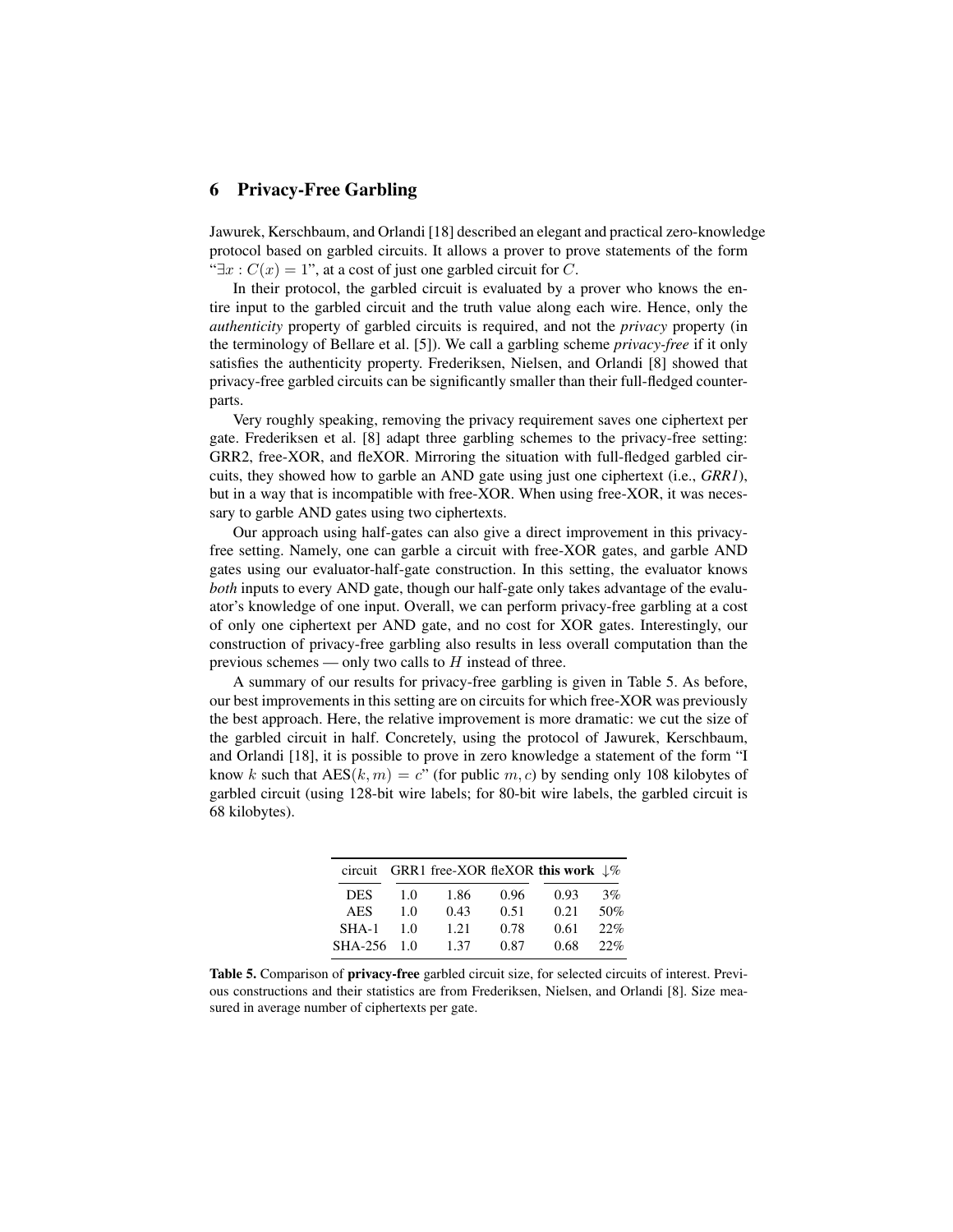# 7 Lower Bounds on Garbled Circuits

This section introduces a methodology for reasoning about lower bounds on the size of garbled gates and shows that our construction is size-optimal for a large class of garbling schemes, which encompasses all known practical techniques.

When thinking about the size of garbled gates, instead of thinking about free-XOR compatibility, it turns out to be more instructive to think about the degrees of freedom available for choosing a gate's output wire labels. In the classical scheme that uses four ciphertexts, both output wire labels can be arbitrary; there are two degrees of freedom. In the GRR3 scheme that uses three ciphertexts, one of the output wire labels is fixed as soon as the input wire labels are fixed (since one output wire label is a hash of some input wire labels). Hence there is just one degree of freedom, for choosing the other wire label, and this is typically exploited to ensure free-XOR compatibility. In the GRR2 scheme that uses two ciphertexts, both output wire labels are fixed as soon as the input wire labels are fixed; there are no degrees of freedom. In our construction also, there are no degrees of freedom on the output wire labels. One is chosen as a hash of input wire labels, and, furthermore, the two output wire labels must have the same offset as one of the input wires.

#### 7.1 Basic Methodology

There are many techniques that fall under the category of garbling schemes. We wish to focus on techniques based on (fast, practical) symmetric-key primitives only. Hence, in this section we model parties as computationally unbounded entities that can make polynomially many queries to a random oracle. This is the standard setting (initiated by Impagliazzo and Rudich [17]) for proving lower bounds about Minicrypt.<sup>2</sup>

We wish to prove lower bounds relating to *concrete efficiency*; for example, prove that it is possible to garble an AND-gate with  $2k$  bits of ciphertext but not with k bits. We say that a garbling scheme has **ideal security** if no adversary of the above form (computationally unbounded, with bounded queries to a random oracle) has advantage better than  $poly(k)/2^k$  (rather than negligible) in the security games, where k is the security parameter and output length of the random oracle.

To see why it makes sense to restrict to ideal security in our setting, consider a garbling scheme where, with security parameter  $k$ , we apply our "two-ciphertext" construction for AND gates but with a  $k/2$ -bit random oracle. The resulting garbled gate is then only  $k$  bits, and indeed, no adversary has better than negligible advantage in the appropriate security games. However, it is possible to achieve advantage poly $(k)/2^{k/2}$ .

Intuitively, a random oracle with security parameter (output length)  $k$  is an object that gives security  $poly(k)/2^k$ . We wish to consider only garbling schemes which do not "cheat" the size of the garbled gates by artificially degrading the security parameter of the random oracle relative to the security parameter of the garbling scheme.

<sup>&</sup>lt;sup>2</sup> Minicrypt is one of Impagliazzo's hypothetical worlds [16] in which one-way functions exist but no stronger cryptography (in particular, public-key cryptography) exists. Since a random oracle models an ideal one-way function, we can model a world without cryptography beyond one-way functions as a world with computationally-unbounded entities that have access to a random oracle.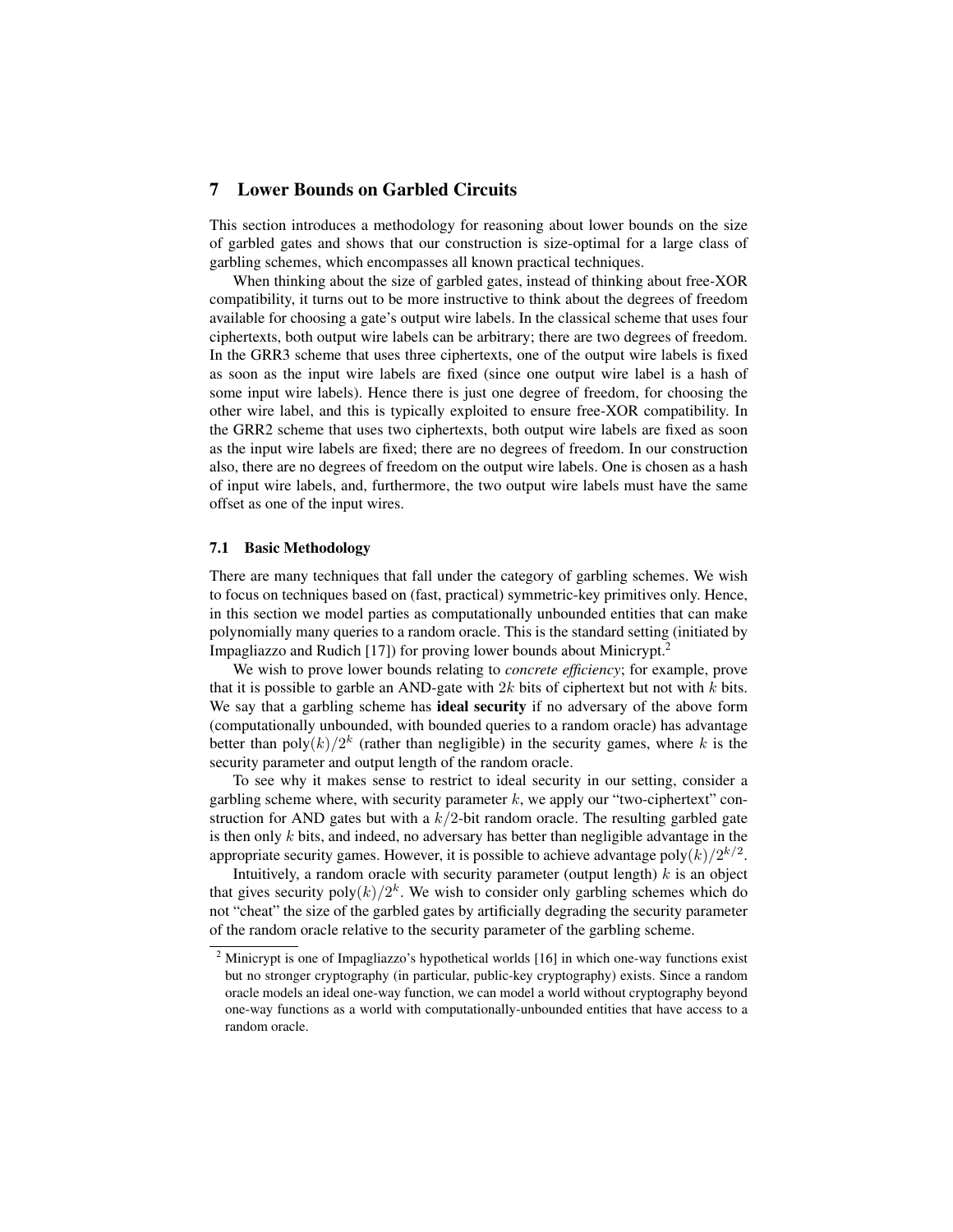Still, consider a garbling scheme that on security parameter  $k$  instantiates an ideally secure garbling scheme on security parameter  $k - O(\log k)$ . The result yields security poly $(k)/2^{k-O(\log k)} = \text{poly}(k)/2^k$ , satisfying our ideal security definition as well. Hence, even with our model one cannot prove a clean lower bound of the form " $2k$  bits are required for an AND gate." Rather, one must prove something like " $2k - O(\log k)$ " bits are required for an AND gate."<sup>3</sup> The special case we consider below, however, is already restricted to schemes whose gates are an integer multiple of k bits.

### 7.2 Linear Garbling Schemes

We first observe that, to the best of our knowledge, all techniques for practical garbling schemes share certain features. Roughly speaking, the Gb and Ev procedures use only *linear* operations apart from queries to the random oracle (in this setting, we assume a random-oracle instantiation of the scheme), and choosing which linear operation to apply based on select bits of given wire labels (in the case of Ev) or on the association of select bits to TRUE/FALSE (in the case of Gb).

For example:

- In the classical garbling scheme, ciphertexts that comprise the garbled gate are all formed by taking an XOR of oracle responses with wire labels. Similarly, in most other schemes the garbled gate consists of values of the form  $H(A||B) \oplus C$ ,  $H(A) \oplus C$ , where A, B, and C are wire labels. The select bits and permute bits are used to decide which linear operations to apply (which ciphertext to decrypt in Ev).
- When using GRR3 row-reduction, one output wire label is chosen as  $H(A||B)$ , hence linearly in the sense described above. Then behavior in Ev depends on the select bits of the given wire labels (i.e., whether to decrypt a ciphertext or simply take a hash of the input wire labels as the output), but in each case the resulting behavior is linear.
- In the GRR2 construction [28], generating and evaluating a gate involves interpolating polynomials that pass through points of the form  $(t, H(A||B))$ . Since the values t are fixed, interpolation is a linear operation on outputs of  $H$ . Both the garbled gate itself and the output wire labels are the result of such interpolation. In Gb, the choice of which points to interpolate (hence, the choice of which linear operation to perform) depends on the assocation of select bits to TRUE/FALSE.
- In our scheme, Ev performs an additional XOR depending on the select bits of wire labels.
- When using free-XOR, wire labels are chosen subject to a linear relation  $A_0 \oplus A_1 =$  $B_0 \oplus B_1$ .

We also observe the following properties common to existing garbling techniques:

– When garbling a circuit, the gates are processed in topological order. At the time a gate is processed, the labels of its input wires have already been determined, but the output wire labels may be determined as a result of garbling this gate.

 $3$  Indeed, constructions that use the point-and-permute optimization degrade (by just one bit) the security of the underlying block cipher / hash function by using the least significant bit in a structured way.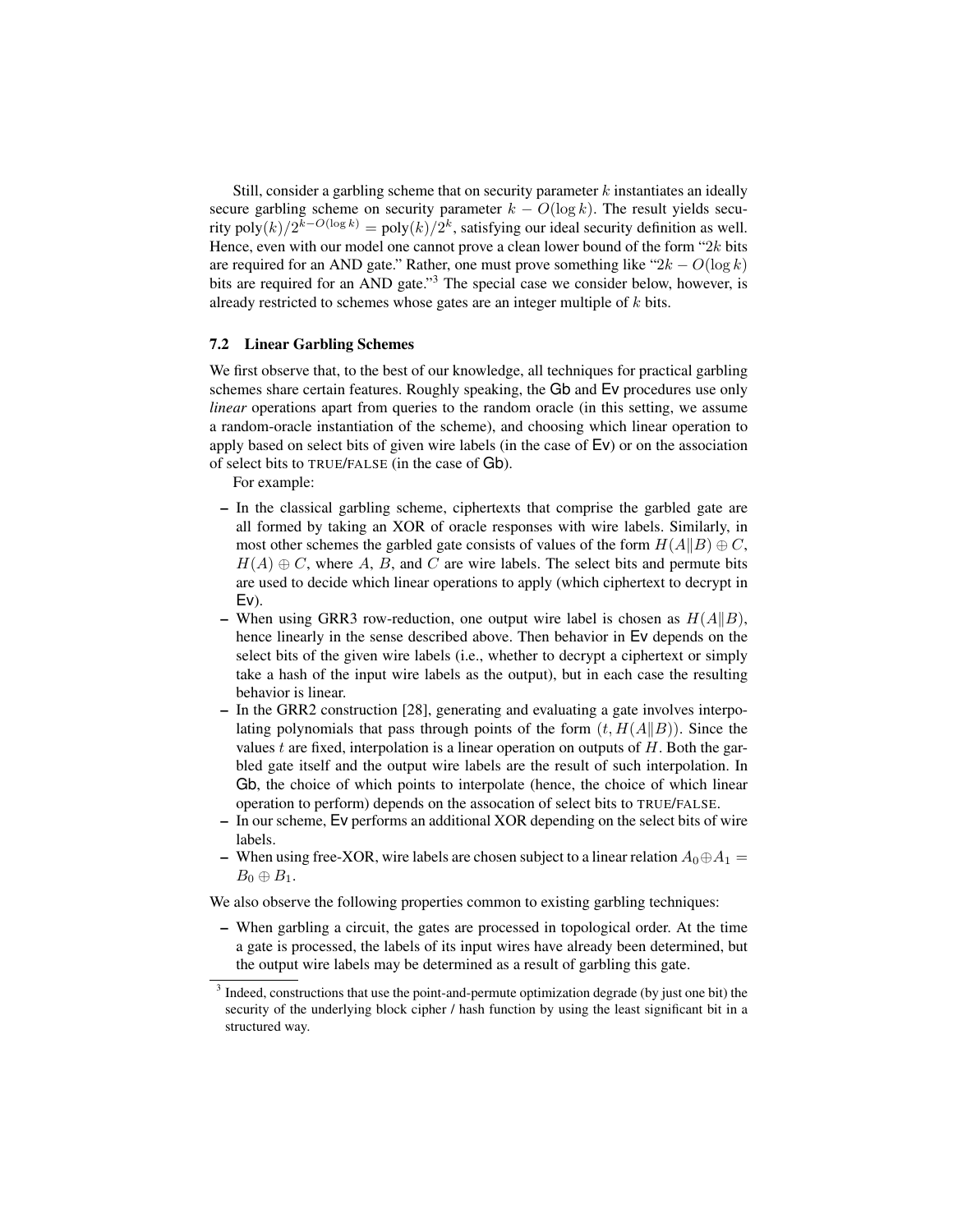– When restricted to operate on a single gate, the queries to the random oracle are made statically. That is, neither Ev nor Gb ever use the result of an oracle query to determine a future oracle query. For many schemes, this property is not true when garbling a larger circuit (an oracle query is used to determine an output wire label, which is then used to determine another oracle query in a downstream gate).

We argue that restrictions of this form capture all existing practical approaches for garbled circuits. Of course, we exclude techniques based on specific algebraic assumptions (e.g.,  $[1, 2]$ ) or more exotic tools like multilinear maps (e.g.,  $[9]$ ) which are arguably impractical and already ruled out by restricting our focus to Minicrypt.

*The model.* We formalize the observations above as follows. We restrict our focus to garbling schemes that garble a single AND gate. We say that a garbling scheme is linear if its procedures have the following form:

Gb: Parameterized by integers  $m, r, q$  and vectors  $A_0, A_1, B_0, B_1, \{C_{a,b,0} \mid a, b \in \mathbb{R}\}$  $\{0,1\}$ ,  $\{C_{a,b,1} \mid a,b \in \{0,1\}\}$ , and  $\{G_{a,b}^{(i)} \mid a,b \in \{0,1\}, i \in [m]\}$ . Each vector

- is of length  $r + q$ , with entries in  $GF(2^k)$ .
- 1. For  $i \in [r]$ , choose  $R_i \leftarrow GF(2^k)$ .
- 2. Make  $q$  distinct queries to the random oracle (which can be chosen as a deterministic function of the  $R_i$  values). Let  $Q_1, \ldots, Q_q$  denote the responses to these queries. Define  $S = (R_1, \ldots, R_r, Q_1, \ldots, Q_q)$ . These are the values on which the algorithm acts linearly.
- 3. Choose random permute bits  $a, b \leftarrow \{0, 1\}$  for the two input wires.
- 4. For  $i \in \{0,1\}$ , compute  $A_i = \langle A_i, S \rangle$ ;  $B_i = \langle B_i, S \rangle$ ;  $C_i = \langle C_{a,b,i}, S \rangle$ . Then  $(A_0||0, A_1||1)$  and  $(B_0||0, B_1||1)$  are taken as the input wire labels to the gate (i.e., the subscripts denote the public select bits), with  $A_a$  and  $B_b$  corresponding to FALSE.  $(C_0, C_1)$  are the output wire labels with  $C_1$  corresponding to TRUE.
- 5. For  $i \in [m]$ , compute  $G_i = \langle G_{a,b}^{(i)}, S \rangle$ . The values  $G_1, \ldots, G_m$  comprise the garbled circuit.
- En: On input  $x_a, x_b \in \{0, 1\}$ , set  $\alpha = x_a \oplus a$  and  $\beta = x_b \oplus b$ , where a and b are the permute bits chosen above. Output  $A_{\alpha}$  || $\alpha$  and  $B_{\beta}$ || $\beta$ .
- Ev: Parameterized by integer q and vectors  $\{V_{\alpha,\beta} \mid \alpha, \beta \in \{0,1\}\}\)$ , where each vector is of length  $q + m + 2$ .
	- 1. The input are wire labels  $A_{\alpha} \| \alpha, B_{\beta} \| \beta$ , tagged with their corresponding select bits, and the garbled circuit  $G_1, \ldots, G_m$ .
	- 2. Make  $q$  distinct queries to the random oracle (which can be chosen as a deterministic function of the input wire labels). Let  $Q'_1, \ldots, Q'_q$  denote the responses to these queries, and define  $\bm{T}=(A_\alpha,B_\beta,Q'_1,\ldots,Q'_q,G_1,\ldots,G_m).$ These are the values on which Ev acts linearly.
	- 3. Output the inner product  $\langle V_{\alpha,\beta}, T \rangle$ .

In Appendix A we show how well-known previous practical garbling schemes are linear in the above sense.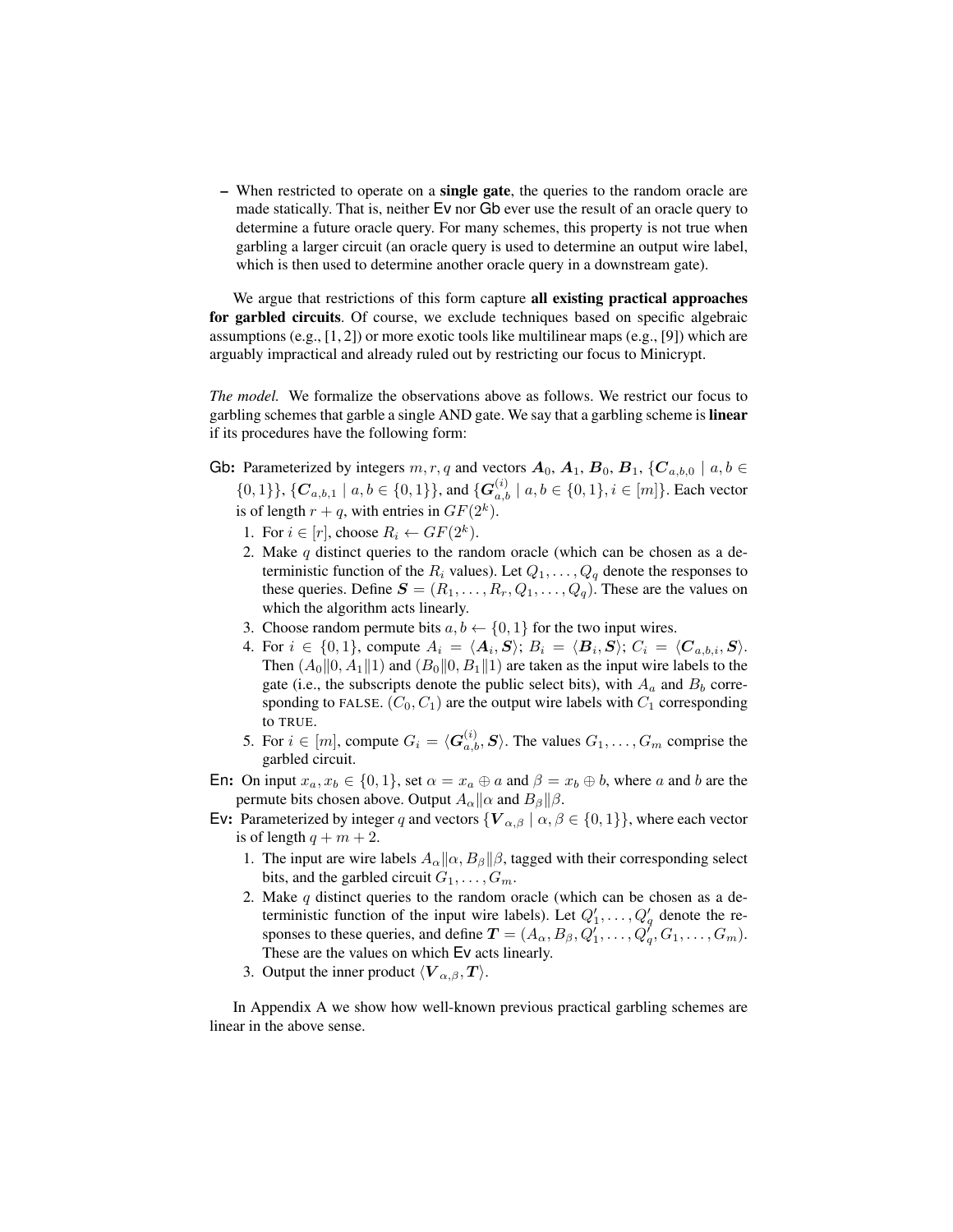*Limitations.* We emphasize that our linear model of garbling schemes is most meaningful when garbling a single *atomic* gate. This is due to the issue regarding adaptive queries to the random oracle that happen when combining several garbled gates in a larger circuit.

For example, the best known way to garble an  $N$ -input AND gate is to garble it as a circuit of  $N-1$ , 2-input AND gates, for a total cost of  $2N-2$  ciphertexts. But garbling in this way results in adaptive oracle queries, and the resulting scheme is not covered by our current model.

We suspect that it may be possible to augment our proof techniques for larger garbled circuits while accounting for adaptive oracle queries, but we leave this investigation to future work.

#### 7.3 Lower Bound

Theorem 3. *Every ideally secure garbling scheme for AND gates that is linear in the above sense must have*  $m \geq 2$ *. That is, the garbled gate consists of at least 2k bits.* 

*Proof.* From the correctness of the scheme, we must have  $C_{(a \oplus \alpha) \wedge (b \oplus \beta)} = \langle V_{\alpha, \beta}, T \rangle$ . Let us divide the vector T into a *public* and *private* part:

- The public part  $T^{pub}$  of  $T$  consists of the wire labels and oracle responses. Without loss of generality, the oracle queries made by Ev are a subset of the queries made by Gb. Any query made by Ev but not Gb will have an answer that is independent of all the activity of Gb. As such, correctness is violated if this oracle response is actually used in the evaluator's inner product. Hence the public portion of  $T$  is linear function of S, and that linear function depends only on  $\alpha$ ,  $\beta$ , and not the secret permute bits a, b. We write  $T^{pub} = \mathbb{M}_{\alpha,\beta} \times S^{\top}$ .
- The private part  $T^{prv}$  of T consists of the garbled circuit components  $G_i$ . These are a linear function of  $S$  that can depend on the secret permute bits  $a, b$ . In particular, let  $\mathbb{G}_{a,b}$  denote the matrix whose rows are  $G_{a,b}^{(1)}, \ldots, G_{a,b}^{(m)}$ . Then  $T^{prv} = \mathbb{G}_{a,b} \times$

 $S^{\top}$ . Our goal is to show that  $\mathbb{G}_{a,b}$  must have at least 2 rows.

Let us also divide  $V_{\alpha,\beta}$  into a public and private portion, in an analogous way. We may thus rewrite the correctness condition as follows:

$$
\begin{aligned} \langle \boldsymbol{C}_{a,b,(a \oplus \alpha) \land (b \oplus \beta)}, \boldsymbol{S} \rangle &= C_{(a \oplus \alpha) \land (b \oplus \beta)} = \langle \boldsymbol{V}_{\alpha,\beta}, \boldsymbol{T} \rangle \\ &= \langle \boldsymbol{V}_{\alpha,\beta}^{pub}, \boldsymbol{T}^{pub} \rangle + \langle \boldsymbol{V}_{\alpha,\beta}^{prv}, \boldsymbol{T}^{prv} \rangle \\ &= \langle \boldsymbol{V}_{\alpha,\beta}^{pub}, \mathbb{M}_{\alpha,\beta} \times \boldsymbol{S}^{\top} \rangle + \langle \boldsymbol{V}_{\alpha,\beta}^{prv}, \mathbb{G}_{a,b} \times \boldsymbol{S}^{\top} \rangle \\ &= \langle \boldsymbol{Z}_{\alpha,\beta}, \boldsymbol{S} \rangle + \langle \boldsymbol{V}_{\alpha,\beta}^{prv} \times \mathbb{G}_{a,b}, \boldsymbol{S} \rangle \end{aligned}
$$

where  $\mathbf{Z}_{\alpha,\beta} = \mathbf{V}_{\alpha,\beta}^{pub} \times \mathbb{M}_{\alpha,\beta}$  is a vector that depends only on  $\alpha,\beta$ .

Now, the vector  $S$  is uniformly distributed. For this correctness probability to hold with probability 1 (or even noticeable probability) over the choice of  $S$ , we must have the following equality of *vectors*:

$$
\boldsymbol{C}_{a,b,(a\oplus\alpha)\wedge(b\oplus\beta)}=\boldsymbol{Z}_{\alpha,\beta}+\boldsymbol{V}_{\alpha,\beta}^{prv}\times\mathbb{G}_{a,b}
$$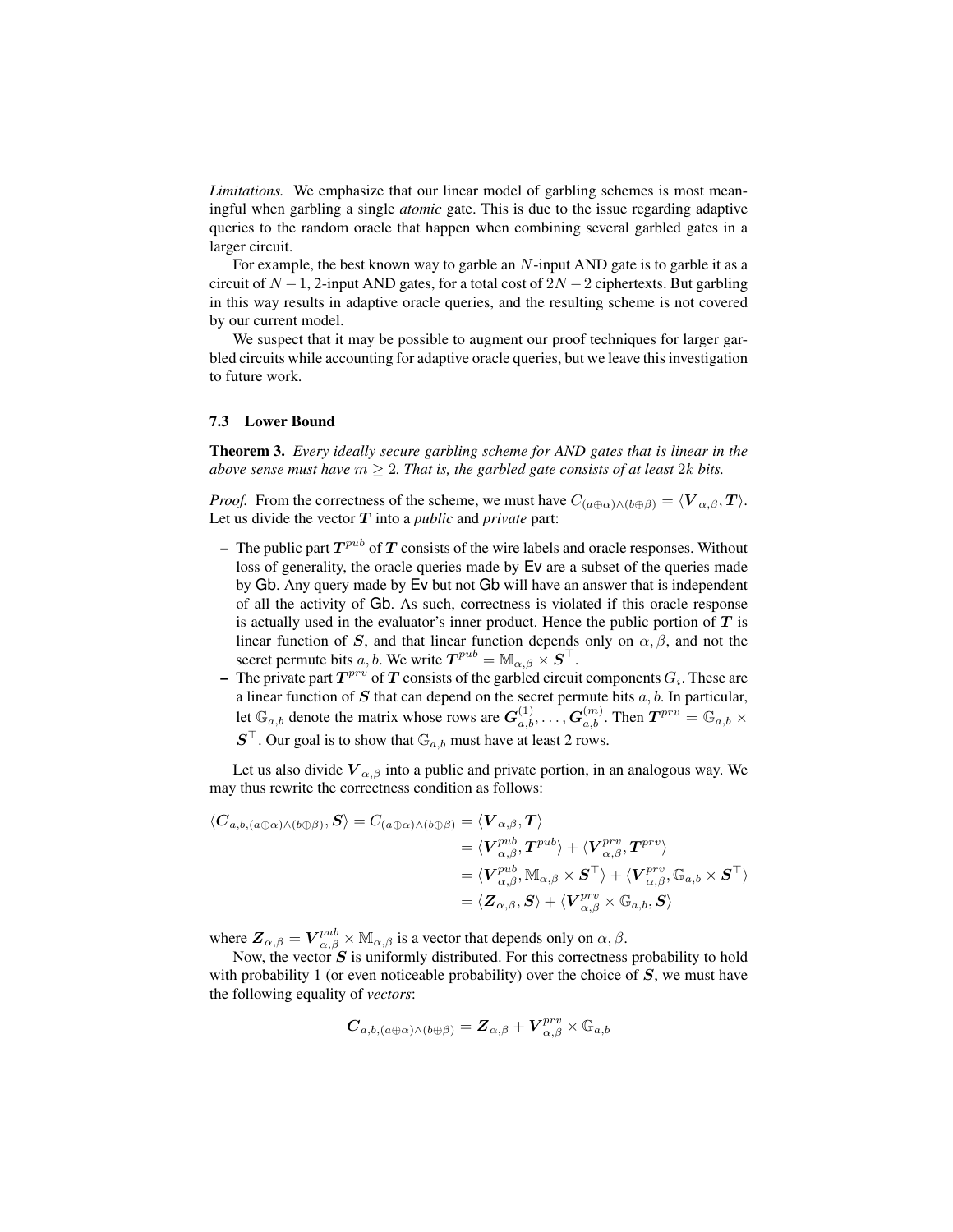*Claim:* Matrices  $\{\mathbb{G}_{a,b} \mid a,b \in \{0,1\}\}\$  are all distinct. Fix some permute bits  $a, b$ , then by the correctness condition, the values  $\{Z_{\alpha,\beta} + V_{\alpha,\beta}^{prv} \times \mathbb{G}_{a,b}\}\,$  form a multi-set in which one element has multiplicity 3 and the other element has multiplicity 1. The element of multiplicity 1 is associated with a unique pair  $\alpha$ ,  $\beta$ . Changing the permute bits (and thus changing  $\mathbb{G}_{a,b}$ ) must change which  $\alpha, \beta$  is associated with the multiplicity-1 element. Hence the matrices  $\mathbb{G}_{a,b}$  must be distinct.

*Claim:* Vectors  $\{Z_{\alpha,\beta} \mid \alpha,\beta \in \{0,1\}\}\$  are pairwise linearly independent. To see why, suppose to the contrary that (by symmetry)  $Z_{0,1} = \sigma Z_{0,0}$  for some scalar  $\sigma$ . Then consider an adversary given input wire labels corresponding to  $\alpha = \beta = 0$ . Instead of computing  $\langle {\bm V}_{0,0},{\bm T}\rangle$  as instructed, she can compute  $\underline{\sigma}\!\cdot\!\langle {\bm V}_{0,0}^{p\bar{u}b},{\bm T}^{pub}\rangle\!+\!\langle {\bm V}_{0,1}^{prv},{\bm T}^{prv}\rangle=$  $\langle V_{0,1}, T \rangle$ . The result will reveal what the output of the garbled circuit would be if she had instead had input wires  $\alpha = 0, \beta = 1$ . For an AND gate, this is a violation of the privacy property (the output changes if and only if  $A_{\alpha}$  encodes true).<sup>4</sup>

*Claim:* Vectors  $\{V_{\alpha,\beta}^{p\bar{r}v} \mid \alpha,\beta \in \{0,1\}\}\$  are all distinct. To see why, consider the example of  $V_{0,0}^{prv}$  and  $\hat{V}_{0,1}^{prv}$ . With select bits either  $(0,0)$  or  $(0,1)$ , and permute bits  $(0, 0)$ , the garbled gate should evaluate to false. Hence:

$$
\begin{aligned} \boldsymbol{Z}_{0,0} + \boldsymbol{V}_{0,0}^{prv}\times \mathbb{G}_{0,0} &= \boldsymbol{C}_{0,0,0} \\ \boldsymbol{Z}_{0,1} + \boldsymbol{V}_{0,1}^{prv}\times \mathbb{G}_{0,0} &= \boldsymbol{C}_{0,0,0} \\ \Longrightarrow \ (\boldsymbol{Z}_{0,0} - \boldsymbol{Z}_{0,1}) + (\boldsymbol{V}_{0,0}^{prv} - \boldsymbol{V}_{0,1}^{prv})\mathbb{G}_{0,0} &= \boldsymbol{0} \end{aligned}
$$

Since  $\mathbf{Z}_{0,0} - \mathbf{Z}_{0,1}$  is nonzero,  $\mathbf{V}_{0,0}^{prv} - \mathbf{V}_{0,1}^{prv}$  must also be nonzero. More generally, for any two elements of  $\{V_{\alpha,\beta}^{prv} \mid \alpha,\beta \in \{0,1\}\}\)$ , one can choose permute bits  $a,b$  that cause those two input combinations to give the same output to the garbled gate.<sup>5</sup>

We now prove the theorem. Consider two choices of select bits  $(\alpha, \beta) \in \{ (0, 0),$  $(0, 1)$ , and two choices of permute bits  $(a, b) \in \{(0, 0), (0, 1)\}$ . For all such combinations, the garbled gate must evaluate to false. Hence, we have:

$$
\boldsymbol{C}_{0,0,0} = \boldsymbol{Z}_{0,0} + \boldsymbol{V}_{0,0}^{prv} \times \mathbb{G}_{0,0}
$$
 (a)

$$
C_{0,0,0} = Z_{0,1} + V_{0,1}^{prv} \times \mathbb{G}_{0,0}
$$
 (b)

$$
C_{0,1,0} = Z_{0,0} + V_{0,0}^{prv} \times \mathbb{G}_{0,1}
$$
 (c)

$$
C_{0,1,0} = Z_{0,1} + V_{0,1}^{prv} \times \mathbb{G}_{0,1}
$$
 (d)

If we combine these four equations as  $(a)-(b)-(c)+(d)$ , we obtain:

$$
0 = 0 + (V_{0,0}^{prv} - V_{0,1}^{prv}) \times \mathbb{G}_{0,0} - (V_{0,0}^{prv} - V_{0,1}^{prv}) \times \mathbb{G}_{0,1}
$$
  
=  $(V_{0,0}^{prv} - V_{0,1}^{prv}) \times (\mathbb{G}_{0,0} - \mathbb{G}_{0,1})$ 

We see that  $V_{0,0}^{prv} - V_{0,1}^{prv}$  is a *nonzero* vector in the left kernel of the *nonzero* matrix  $\mathbb{G}_{0,0} - \mathbb{G}_{0,1}$ . This implies that  $\mathbb{G}_{0,0} - \mathbb{G}_{0,1}$  must have at least 2 rows. Hence, each  $\mathbb{G}_{a,b}$ has at least 2 rows, and garbled gates consist of at least 2k bits, as desired.

<sup>&</sup>lt;sup>4</sup> Note that this scenario does not violate security for an XOR gate. No matter what inputs the evaluator holds, she already knows that flipping one input bit always flips the output.

<sup>&</sup>lt;sup>5</sup> This is another step of the proof that does not apply to XOR gates. Consider input wires with select bits  $(0, 0)$  or  $(0, 1)$ . There is no choice of permute bits that could cause an XOR gate to give the same output for both.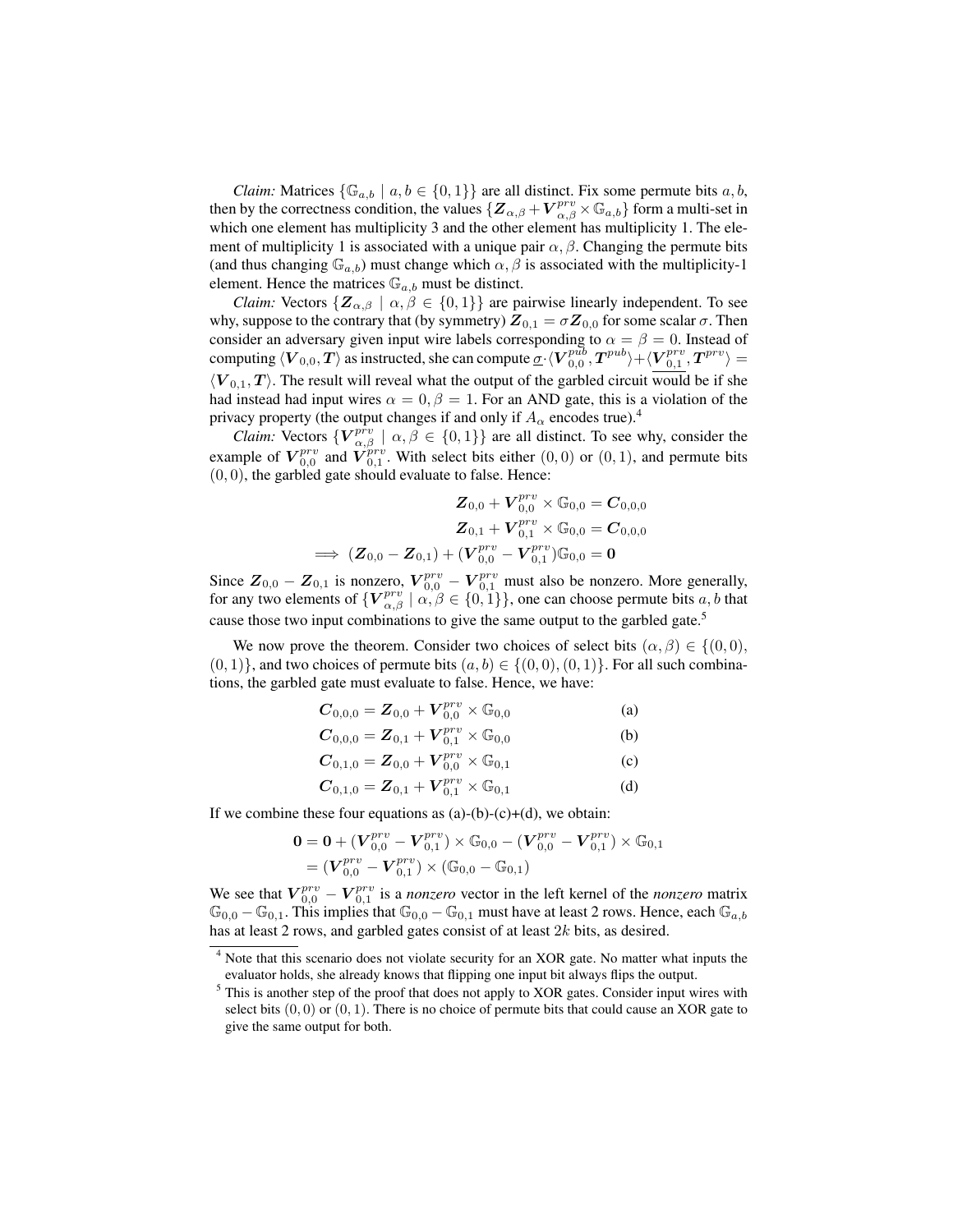*Discussion.* Let us define the *parity* of a binary boolean gate as the number of 1s in its truth table. XOR, for instance, has even parity, while AND has odd parity. The proof of Theorem 3 applies to any odd-parity gate. We frequently used the facts that (a) the gate has one output with multiplicity 3 and another with multiplicity 1, and (b) depending on the permute bits, the output with multiplicity 1 could be associated with any of the 4 possible input combinations.

We are currently unable to prove a lower bound for completely arbitrary garbling schemes. As such, we cannot rule out the possibility of garbling an AND gate with only  $k$  bits. Yet, our lower bound shows that if such a method exists, then it must use (expensive) public-key primitives or be significantly non-linear in how it uses wire labels and outputs from the random oracle. Any non-linearity outside our model would represent an entirely new technical approach for garbled circuits.

*What about the privacy-free setting?* In arguing that the  $\mathbb{G}_{a,b}$  matrices were distinct, we did not use the privacy property of the scheme. Privacy was only used to establish the other claims. Hence, for privacy-free garbled circuits we still have that the  $\mathbb{G}_{a,b}$ matrices are distinct. As such, these cannot all be the empty matrix; they must contain at least one row. So for privacy-free garbling on an AND gate, we must have  $m \geq 1$  (as in our construction); in other words, the garbled gate must contain at least  $k$  bits.

### Availability

The source code for our half gates implementation and the benchmarks used in this paper is available under an open source license at http://MightBeEvil.com/halfgates.

### Acknowledgements

We thank Jonathan Dorn for providing the energy usage metering apparatus for our experiments and helping us use it. Mike Rosulek was supported by NSF Award 1149647. David Evans and Samee Zahur were supported by NSF Award 1111781.

### References

- 1. Applebaum, B.: Garbling XOR gates "for free" in the standard model. In: Theory of Cryptography Conference (2013)
- 2. Applebaum, B., Ishai, Y., Kushilevitz, E.: How to garble arithmetic circuits. In: 52nd Symposium on Foundations of Computer Science (2011)
- 3. Beaver, D., Micali, S., Rogaway, P.: The round complexity of secure protocols. In: 22nd Symposium on Theory of Computing (1990)
- 4. Bellare, M., Hoang, V.T., Keelveedhi, S., Rogaway, P.: Efficient garbling from a fixed-key blockcipher. In: 34th IEEE Symposium on Security and Privacy (2013)
- 5. Bellare, M., Hoang, V.T., Rogaway, P.: Foundations of garbled circuits. In: 19th ACM Conference on Computer and Communications Security (2012)
- 6. Brandão, L.T.A.N.: Secure two-party computation with reusable bit-commitments, via a cutand-choose with forge-and-lose technique. In: 19th ASIACRYPT (2013)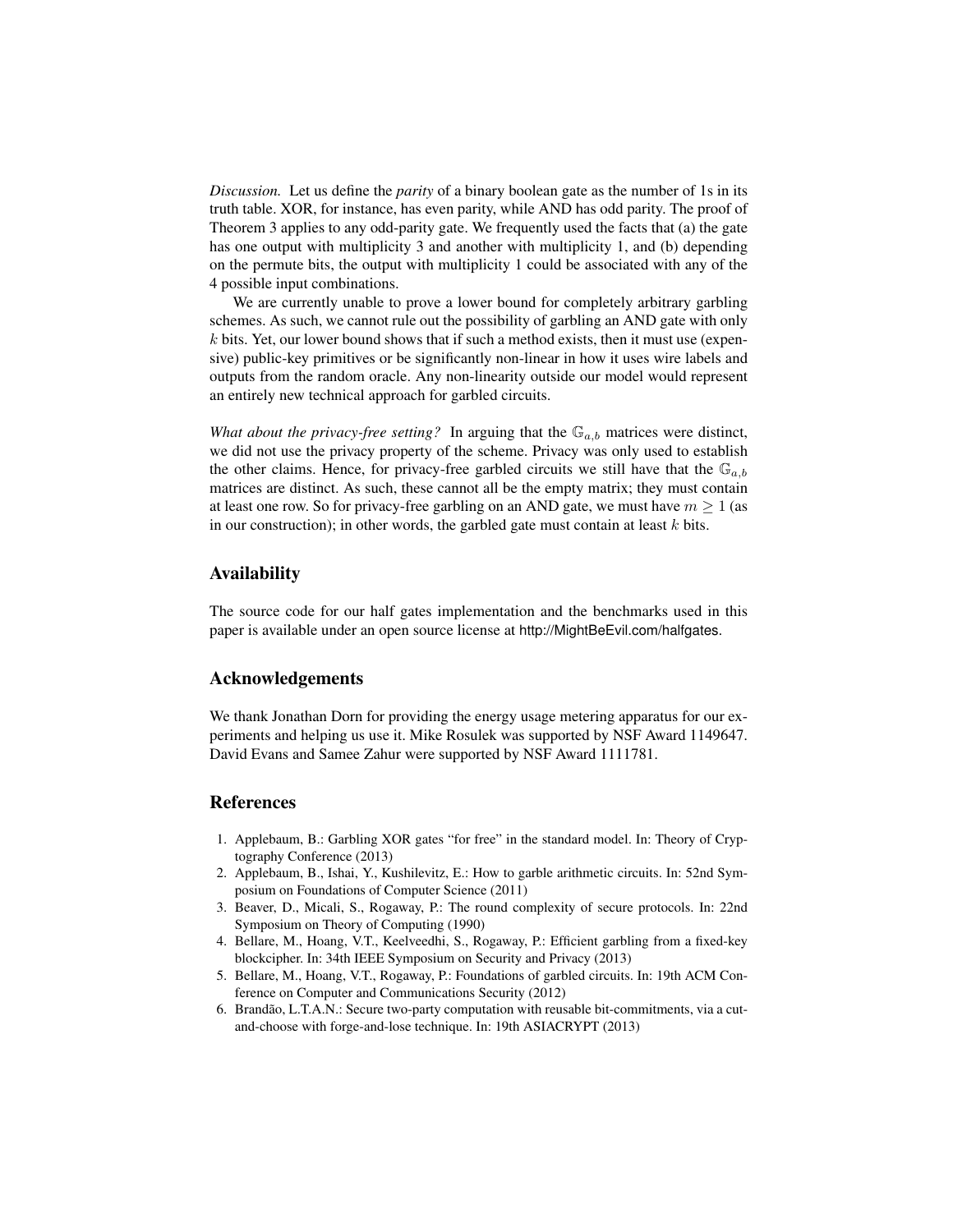- 7. Choi, S.G., Katz, J., Kumaresan, R., Zhou, H.S.: On the security of the "free-XOR" technique. In: TCC 2012 (2012)
- 8. Frederiksen, T.K., Nielsen, J.B., Orlandi, C.: Privacy-free garbled circuits with applications to efficient zero-knowledge. In: EUROCRYPT (2014)
- 9. Goldwasser, S., Kalai, Y.T., Popa, R.A., Vaikuntanathan, V., Zeldovich, N.: Reusable garbled circuits and succinct functional encryption. In: 45th ACM STOC (2013)
- 10. Henecka, W., Kögl, S., Sadeghi, A.R., Schneider, T., Wehrenberg, I.: TASTY: tool for automating secure two-party computations. In: 17th ACM Conference on Computer and Communications Security (2010)
- 11. Henecka, W., Schneider, T.: Memory efficient secure function evaluation, https://code. google.com/p/me-sfe/
- 12. Holzer, A., Franz, M., Katzenbeisser, S., Veith, H.: Secure two-party computations in ANSI C. In: 19th ACM Conference on Computer and Communications Security (2012)
- 13. Huang, Y., Evans, D., Katz, J.: Private set intersection: Are garbled circuits better than custom protocols? In: 19th Network and Distributed System Security Symposium (2012)
- 14. Huang, Y., Evans, D., Katz, J., Malka, L.: Faster secure two-party computation using garbled circuits. In: 20th USENIX Security Symposium (2011)
- 15. Huang, Y., Katz, J., Evans, D.: Efficient secure two-party computation using symmetric cutand-choose. In: CRYPTO 2013, Part II (2013)
- 16. Impagliazzo, R.: A personal view of average-case complexity. In: 10th Structure in Complexity Theory Conference (1995)
- 17. Impagliazzo, R., Rudich, S.: Limits on the provable consequences of one-way permutations. In: Goldwasser, S. (ed.) CRYPTO'88. LNCS, vol. 403, pp. 8–26. Springer (Aug 1988)
- 18. Jawurek, M., Kerschbaum, F., Orlandi, C.: Zero-knowledge using garbled circuits: how to prove non-algebraic statements efficiently. In: ACM CCS 13 (2013)
- 19. Kolesnikov, V., Mohassel, P., Rosulek, M.: Flexor: Flexible garbling for XOR gates that beats free-xor. In: CRYPTO (2014)
- 20. Kolesnikov, V., Schneider, T.: Improved garbled circuit: Free XOR gates and applications. In: ICALP 2008, Part II (2008)
- 21. Kreuter, B., Shelat, A., Shen, C.: Billion-gate secure computation with malicious adversaries. In: 21st USENIX Security Symposium (2012)
- 22. Lindell, Y.: Fast cut-and-choose based protocols for malicious and covert adversaries. In: CRYPTO (2013)
- 23. Lindell, Y., Pinkas, B.: A proof of security of Yao's protocol for two-party computation. Journal of Cryptology 22(2) (2009)
- 24. Lindell, Y., Pinkas, B.: Secure two-party computation via cut-and-choose oblivious transfer. In: TCC 2011 (2011)
- 25. Lindell, Y., Pinkas, B., Smart, N.P.: Implementing two-party computation efficiently with security against malicious adversaries. In: SCN 08 (2008)
- 26. Malkhi, D., Nisan, N., Pinkas, B., Sella, Y.: Fairplay secure two-party computation system. In: 13th USENIX Security Symposium (2004)
- 27. Naor, M., Pinkas, B., Sumner, R.: Privacy preserving auctions and mechanism design. In: 1st ACM Conference on Electronic Commerce (1999)
- 28. Pinkas, B., Schneider, T., Smart, N.P., Williams, S.C.: Secure two-party computation is practical. In: ASIACRYPT (2009)
- 29. Shelat, A., Shen, C.H.: Two-output secure computation with malicious adversaries. In: EU-ROCRYPT (2011)
- 30. Tillich, S., Smart, N.: Circuits of basic functions suitable for MPC and FHE, http://www.cs. bris.ac.uk/Research/CryptographySecurity/MPC/
- 31. Yao, A.C.C.: How to generate and exchange secrets. In: 27th FOCS (1986)
- 32. Zahur, S.: Obliv-C: A lightweight compiler for data-oblivious computation (2014), https: //github.com/samee/obliv-c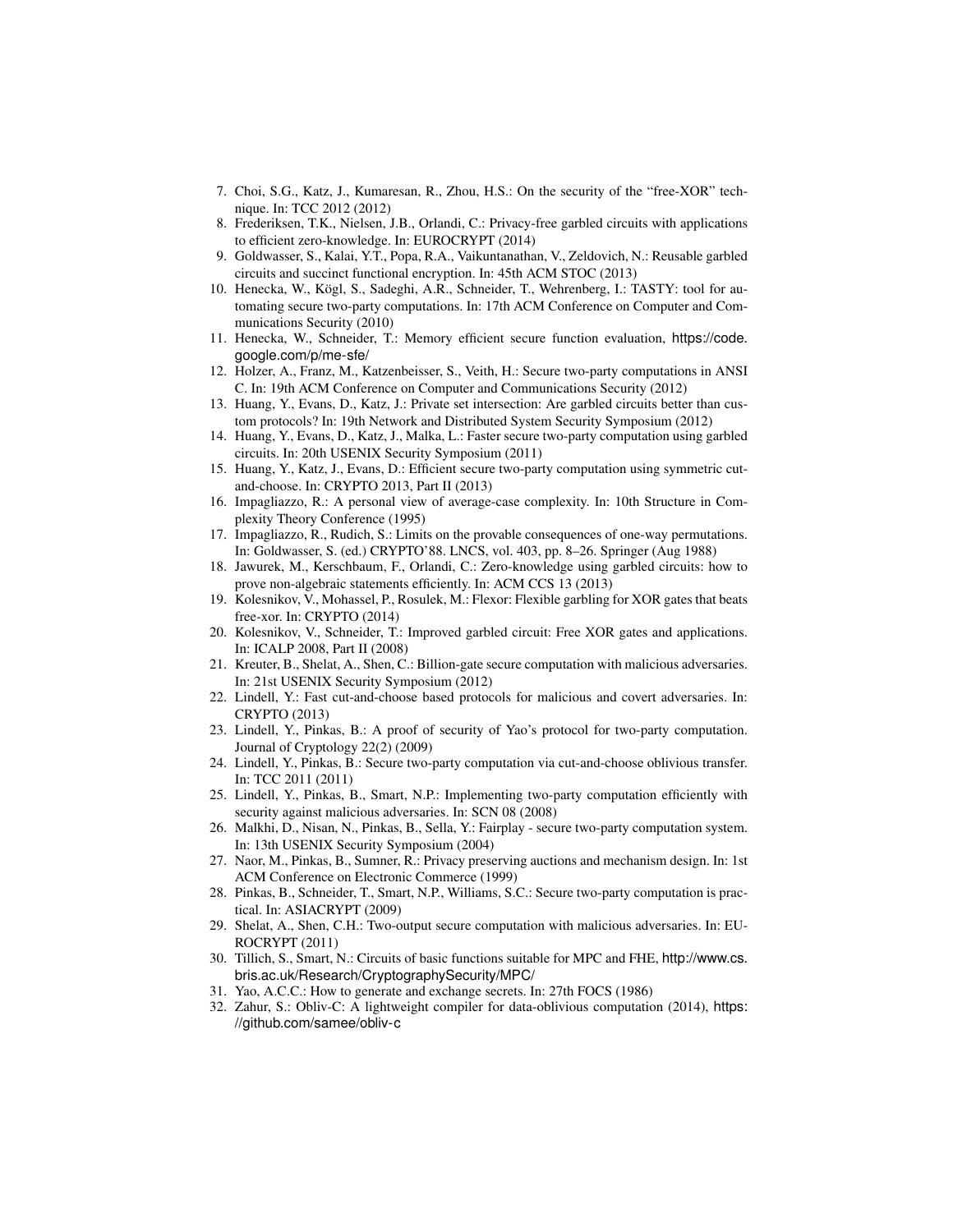## A Linear Garbling Schemes

In this section we show that all existing garbling schemes are linear in the sense of Section 7.2. We show only the garbling procedure for AND gates, and use the notation of Section 7:  $(A_0, A_1)$  and  $(B_0, B_1)$  are the input wire labels, and  $(C_0, C_1)$  are the output wire labels. Bits a and b are secret so that  $A_a$  and  $B_b$  encode false.  $C_0$  always encodes false.

*Classical garbling:* In a "classical" garbled circuit (with point-and-permute) optimization, the four ciphertexts comprising a garbled gate have the form  $H(A||B) \oplus C$ , where the choice of  $C_0$  or  $C_1$  depends on the association between select bits and truth values. Below is an example of the linear operation of the scheme's operations. Highlighted entries are the positions that will vary based on  $a, b$  in Gb, or  $\alpha, \beta$  in Ev.

$$
\mathbf{G}\mathbf{b}: \qquad \begin{bmatrix} A_0 \\ A_1 \\ B_0 \\ B_1 \\ C_0 \\ C_1 \\ G_2 \\ G_3 \\ G_4 \end{bmatrix} = \begin{bmatrix} 1 & 0 & 0 & 0 & 0 & 0 & 0 & 0 \\ 0 & 1 & 0 & 0 & 0 & 0 & 0 & 0 \\ 0 & 0 & 1 & 0 & 0 & 0 & 0 & 0 & 0 \\ 0 & 0 & 0 & 1 & 0 & 0 & 0 & 0 & 0 \\ 0 & 0 & 0 & 0 & 1 & 0 & 0 & 0 & 0 \\ 0 & 0 & 0 & 0 & 1 & 0 & 0 & 0 & 0 \\ 0 & 0 & 0 & 0 & 1 & 0 & 0 & 0 & 0 \\ 0 & 0 & 0 & 0 & 1 & 0 & 0 & 0 & 0 \\ 0 & 0 & 0 & 0 & 1 & 0 & 0 & 0 & 1 \\ 0 & 0 & 0 & 0 & 1 & 0 & 0 & 0 & 1 \\ 0 & 0 & 0 & 0 & 1 & 0 & 0 & 0 & 1 \end{bmatrix} \begin{bmatrix} A_0 \\ B_1 \\ B_2 \\ H(A_0 || B_0) \\ H(A_1 || B_1) \\ H(A_1 || B_1) \\ H(A_1 || B_1) \end{bmatrix}
$$
\n
$$
\mathbf{E}\mathbf{v}: \qquad C = \begin{bmatrix} 0 & 0 & 1 & 0 & 1 & 0 & 0 \\ 0 & 1 & 0 & 1 & 0 & 0 \\ 0 & 1 & 0 & 1 & 0 & 0 \end{bmatrix} \begin{bmatrix} A_0 \\ H(A_0 || B_1) \\ H(A_1 || B_1) \\ G_1 \\ G_1 \\ G_2 \\ G_3 \\ G_4 \end{bmatrix} \qquad \text{for } \alpha = 0, \beta = 1
$$

*Row-reduction (GRR3).* The row-reduction optimization of [27] sets one of the output wire labels to be  $H(A||B)$ , so that one of the ciphertexts is no longer required (it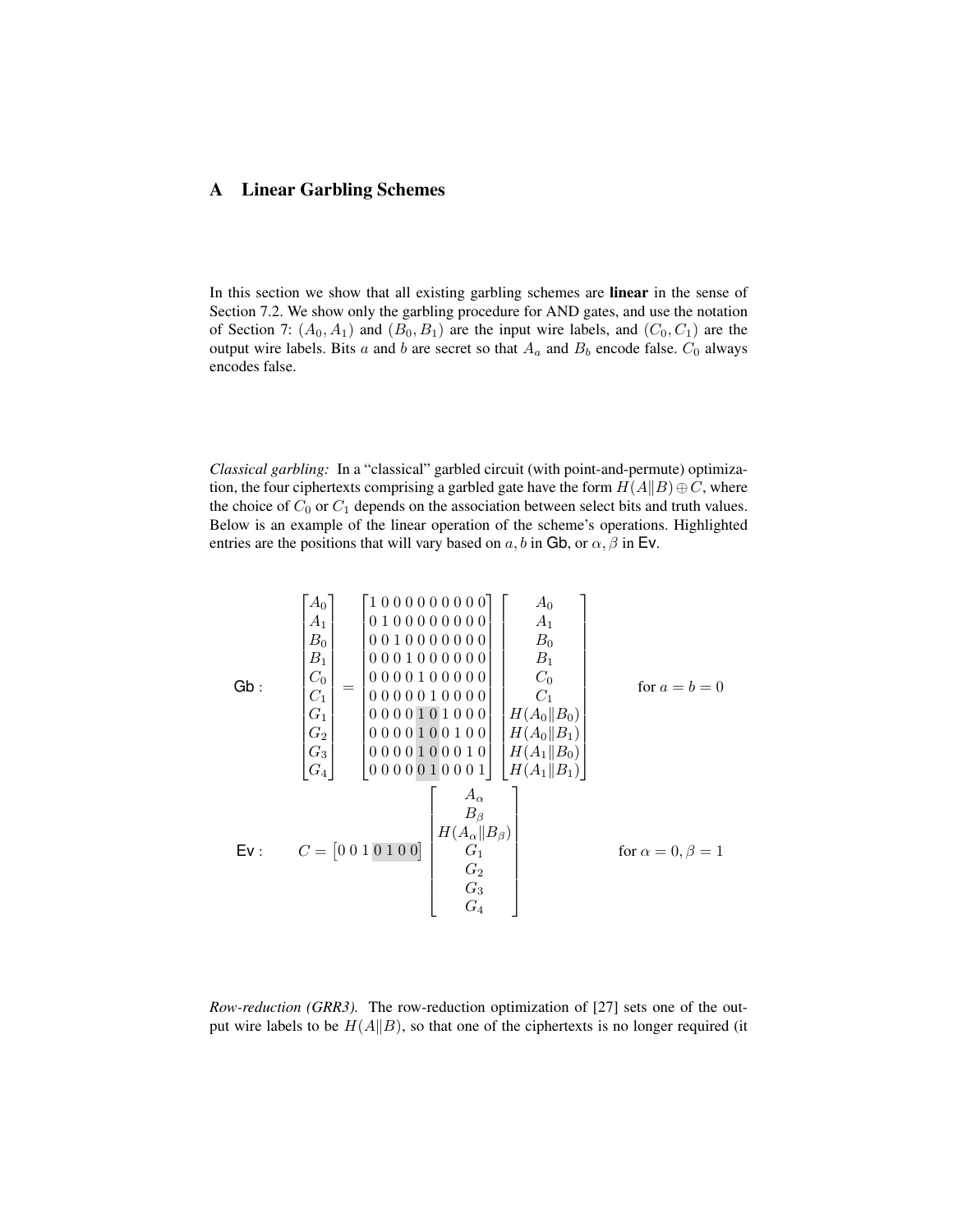becomes the all-zeroes string). Modifying the example from above, we have:

$$
\begin{bmatrix}\nA_0 \\
A_1 \\
B_0 \\
B_1 \\
C_0 \\
C_1 \\
G_2 \\
G_4\n\end{bmatrix} = \begin{bmatrix}\n1 & 0 & 0 & 0 & 0 & 0 & 0 & 0 \\
0 & 1 & 0 & 0 & 0 & 0 & 0 & 0 \\
0 & 0 & 0 & 1 & 0 & 0 & 0 & 0 & 0 \\
0 & 0 & 0 & 1 & 0 & 0 & 0 & 0 & 0 \\
0 & 0 & 0 & 0 & 1 & 0 & 0 & 0 & 0 \\
C_2 \\
C_3 \\
C_4 \\
C_5 \\
C_6\n\end{bmatrix} = \begin{bmatrix}\nA_0 \\
0 & 0 & 0 & 0 & 0 & 0 & 0 \\
0 & 0 & 0 & 0 & 0 & 0 & 0 \\
0 & 0 & 0 & 0 & 0 & 0 & 0 \\
0 & 0 & 0 & 0 & 0 & 1 & 0 & 0 \\
0 & 0 & 0 & 0 & 0 & 1 & 0 & 0 \\
0 & 0 & 0 & 0 & 0 & 0 & 0 & 1 \\
C_4 \\
C_5 \\
C_6\n\end{bmatrix} = \begin{bmatrix}\nA_0 \\
B_1 \\
B_2 \\
B_3 \\
B_4 \\
C_4 \\
C_5 \\
C_6\n\end{bmatrix}
$$
\n
$$
\text{Ev:} \quad C = \begin{bmatrix}\n0 & 0 & 1 & 0 & 0 & 0 \\
0 & 0 & 1 & 0 & 0 & 0 \\
0 & 0 & 0 & 0 & 1 & 0 \\
0 & 0 & 0 & 0 & 0 & 0 \\
C_2 \\
C_3 \\
C_4 \\
C_5 \\
C_6\n\end{bmatrix} = \begin{bmatrix}\nA_0 \\
B_1 \\
B_2 \\
B_3 \\
C_4 \\
C_5 \\
C_6\n\end{bmatrix}
$$
\n
$$
\text{for } \alpha = 0, \beta = 1
$$
\n
$$
\text{Ev:} \quad C = \begin{bmatrix}\n0 & 0 & 1 & 0 & 0 & 0 \\
0 & 0 & 1 & 0 & 0 & 0 \\
C_2 \\
C_3 \\
C_4 \\
C_5 \\
C_6\n\end{bmatrix} = \begin{bmatrix}\nA_0 \\
B_1 \\
B_2 \\
C_3 \\
C_4 \\
C_5 \\
C_6\n\end{bmatrix}
$$
\n
$$
\text{for } \alpha = 0, \beta = 1
$$

In this example, output wire label  $C_0$  is chosen as  $H(A_0||B_0)$  because input combination  $A_0$ ,  $B_0$  should lead to the false wire label in this case ( $a = b = 0$ ). The other output wire label  $C_1$  is chosen randomly. In the case that  $a = b = 1$ , the two darkly shaded rows would be exchanged (and the three rows below would be changed accordingly).

In Ev, we compute the output wire label as  $H(A_\alpha||B_\beta)$  directly, when  $\alpha = \beta = 0$ . In other cases, we compute  $H(A_\beta||B_\beta)$  and use it to unmask one of the 3 ciphertexts.

*Free-XOR + GRR3.* In the free-XOR optimization [20], all wire label pairs are chosen as  $(X, X \oplus R)$ , where R is common to all wires. To achieve this, Gb is modified (from the previous example) as follows:

$$
\text{Gb}: \quad \begin{bmatrix} A_0 \\ A_1 \\ B_0 \\ B_1 \\ C_0 \\ C_1 \\ C_2 \\ C_3 \\ G_4 \end{bmatrix} = \begin{bmatrix} 1 & 0 & 0 & 0 & 0 & 0 \\ 1 & 0 & 1 & 0 & 0 & 0 & 0 \\ 0 & 1 & 0 & 0 & 0 & 0 & 0 \\ 0 & 1 & 1 & 0 & 0 & 0 & 0 \\ 0 & 0 & 0 & 1 & 0 & 0 & 0 \\ 0 & 0 & 1 & 1 & 0 & 0 & 0 \\ 0 & 0 & 0 & 1 & 1 & 0 & 0 \\ 0 & 0 & 0 & 1 & 0 & 0 & 0 \\ 0 & 0 & 0 & 1 & 0 & 0 & 0 \end{bmatrix} \begin{bmatrix} A_0 \\ B_0 \\ R \\ H(A_0 || B_0) \\ H(A_1 || B_0) \\ H(A_1 || B_0) \\ H(A_1 || B_1) \\ H(A_1 || B_1) \end{bmatrix} \quad \text{for } a = b = 0
$$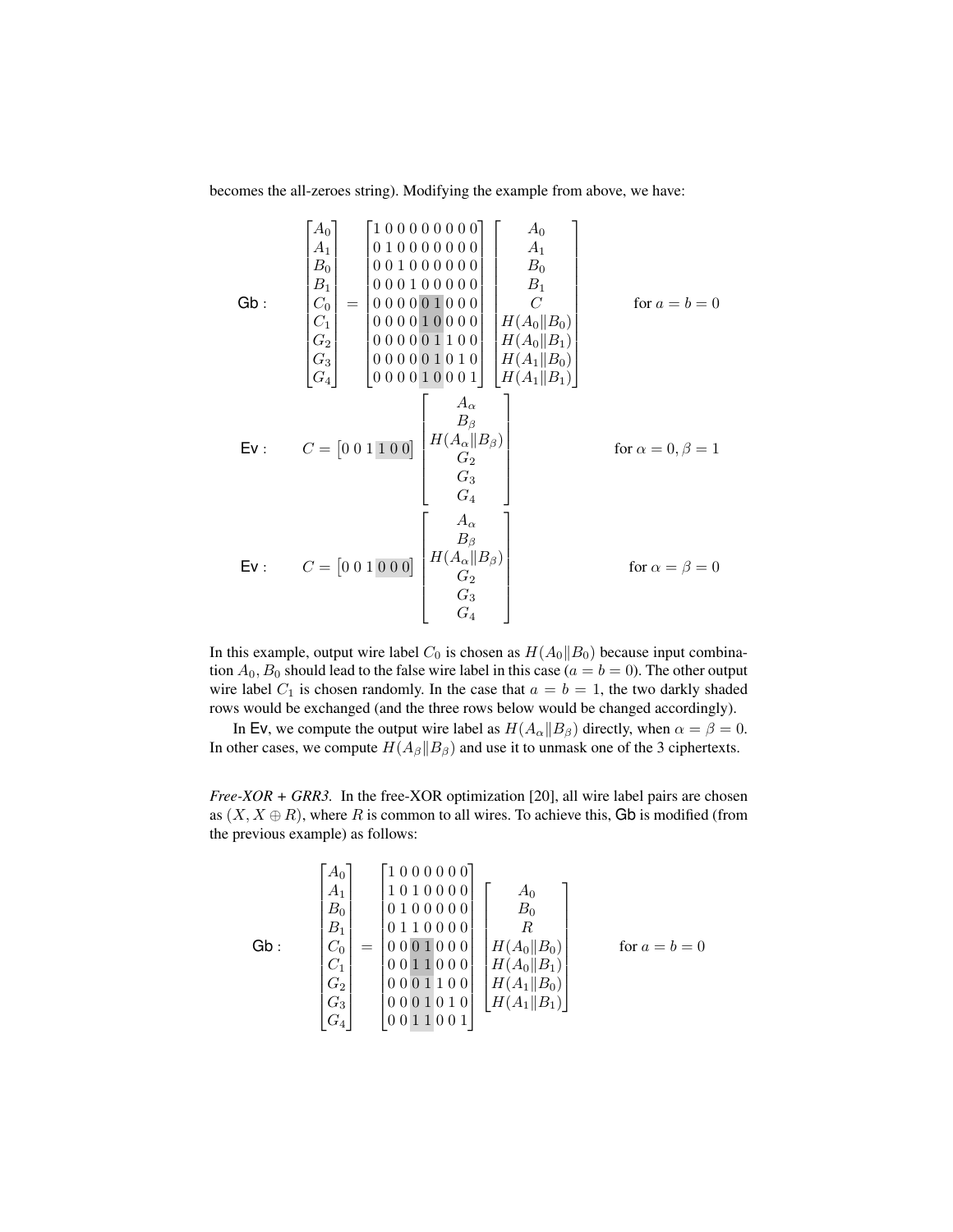*Advanced row-reduction (GRR2).* The garbled row-reduction optimization of [28] results in only 2 ciphertexts per AND gate. The idea is the following. For simplicity, assume  $a = b = 0$ , so that  $A_0$ ,  $B_0$  represent false. Then the evaluator should be able to obtain  $C_0$  if he obtains any of  $\{K_1 = H(A_0||B_0), K_2 = H(A_0||B_1), K_3 = H(A_1||B_0)\},$ and obtain  $C_1$  if he obtains  $K_4 = H(A_1||B_1)$ .

We let P denote the unique degree-3 polynomial (over  $GF(2<sup>k</sup>)$ ) passing through points  $\{(1, K_1), (2, K_2), (3, K_3)\}.$  We then let Q denote the unique degree-3 polynomial passing through points  $\{(4, K_4), (5, P(5)), (6, P(6))\}$ . We give out values  $P(5)$ and  $P(6)$ . Then if the evaluator who has input wire labels  $A_{\alpha}$ ,  $B_{\beta}$  interpolates a polynomial through  $\{(2\alpha+\beta+1, H(A_{\alpha}||B_{\beta})), (5, P(5)), (6, P(6))\}$ , she will obtain either P or Q depending on the logic of the AND gate. Hence, we can set output wire labels  $C_0 = P(0)$  and  $C_1 = Q(0)$ .

Let  $V_{x,y,z}$  denote the 3×3 Vandermonde matrix that evaluates a polynomial-coefficient vector on points x, y, and z. Then  $V_{x,y,z}^{-1}$  is the matrix that interpolates a polynomial's coefficients given its value at points  $x, y$ , and  $z$ . Hence, we have:

**Gb**:

\n
$$
\begin{bmatrix}\nC_0 \\
P_5 \\
P_6\n\end{bmatrix} = V_{0,5,6} \times V_{1,2,3}^{-1} \times \begin{bmatrix}\nH(A_0 \| B_0) \\
H(A_0 \| B_1) \\
H(A_1 \| B_0)\n\end{bmatrix}
$$
\nfor  $a = b = 0$ 

\n
$$
\begin{bmatrix}\nC_1\n\end{bmatrix} = \begin{bmatrix}\n1 & 0 & 0\n\end{bmatrix} \times V_{4,5,6}^{-1} \times \begin{bmatrix}\nH(A_1 \| B_1) \\
P_5 \\
P_6\n\end{bmatrix}
$$
\n**Ev**:

\n
$$
C = \begin{bmatrix}\n1 & 0 & 0\n\end{bmatrix} \times V_{2\alpha+\beta+1,5,6}^{-1} \times \begin{bmatrix}\nH(A_\alpha \| B_\beta) \\
P_5 \\
P_6\n\end{bmatrix}
$$

For different choices of a, b, different corresponding Vandermonde matrices are used in Gb.

For simplicity in Gb, we have written  $C_1$  as a linear function of  $P_5$ ,  $P_6$ . Clearly the linear operations compose, but we have not written out the tedious full expression for  $C_1$  in terms of the  $H(A_\alpha||B_\beta)$  values.

*Our scheme.* In our scheme, the output wires of an AND gate will be  $H(A_0) \oplus H(B_0)$ and  $H(A_0) \oplus H(B_0) \oplus R$ . The first (sender)half-gate is garbled as  $H(A_0) \oplus H(A_1) \oplus bR$ . The second (receiver)half-gate is garbled as  $H(B_0) \oplus H(B_1) \oplus A_0 \oplus aR$ .